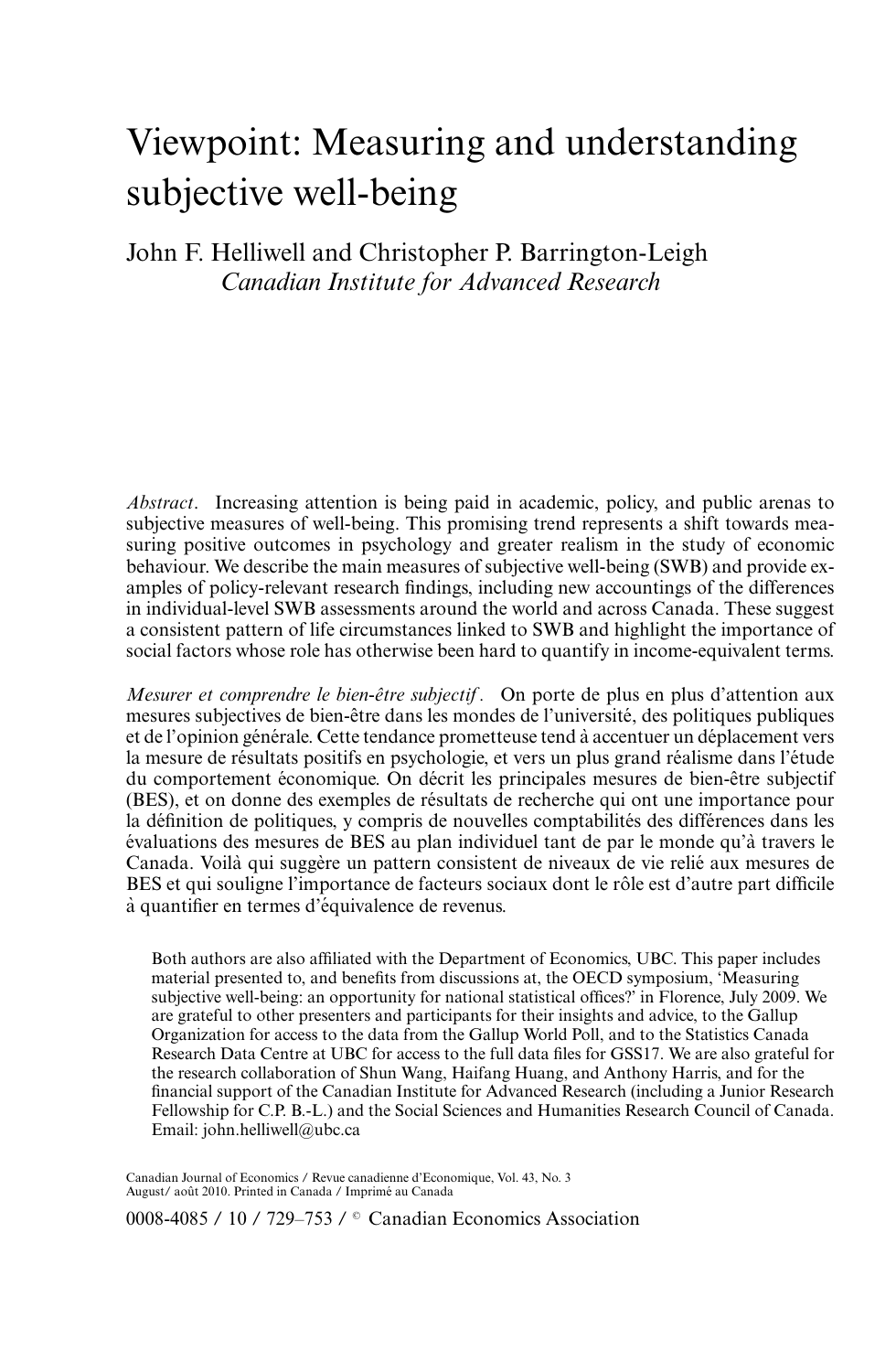# **1. Introduction**

In this viewpoint our primary purpose is to convince economists that subjective well-being (SWB) data, and the analysis that flows from them, enable previously non-comparable social aspects of life to be assessed consistently with economic outcomes, thereby increasing the relevant domain of economic and social analysis. After a general review of past and potential uses for subjective well-being data and a discussion of why some economists have previously been sceptical of SWB data, we present global and Canadian examples from our own research to illustrate what can be learned. Differences in subjective well-being will be shown to be large and sustained across individuals, communities, provinces, and nations. Although the patterns of subjective well-being are very different across Canada from those across the world, we show that in both cases the differences can be fairly well accounted for by the same set of life circumstances. Finally we discuss policy uses for different types of subjective well-being data and offer specific examples to show how the results can and have been used in both macroeconomic and microeconomic policy environments. In our conclusion, we argue that subjective well-being data can be used as proxy measures for experienced utility and hence can reveal preferences in places and circumstances where more conventional revealed preference analysis is not possible. Finally, an appendix summarizes the key measures of subjective well-being that are most relevant for broad-scale collection and analysis.

# **2. Background**

In several disciplines, and by several different pathways, measures of subjective well-being are playing increasingly important roles in applied research. Within psychology and medicine, where subjective reports of pain and illness have been central to diagnosis and treatment for many decades, the expanding role for overall measures of subjective well-being illustrates a greater interest in the determinants and consequences of positive states of mind. This change has been sparked by research showing that the effects of positive mental states are often more important than the absence of negative states in the prediction of subsequent morbidity and mortality. For example, Cohen et al (2003) found a strong dose-response relation between a subject's positive emotions and the symptoms resulting from experimental exposure to common cold germs, while the corresponding relation for the absence of negative emotions was small and insignificant. Similarly, the nun study (Danner, Snowdon, and Friesen 2001) divided the autobiographies of novitiates into quartiles according to their reflection of positive and negative emotions, with the two types accounted for separately. Several decades later, when the nuns were in their seventies, those in the lower half of the positivity scale had mortality rates 2.5 times as high as those in the top quartile. There was no corresponding relation for the presence or absence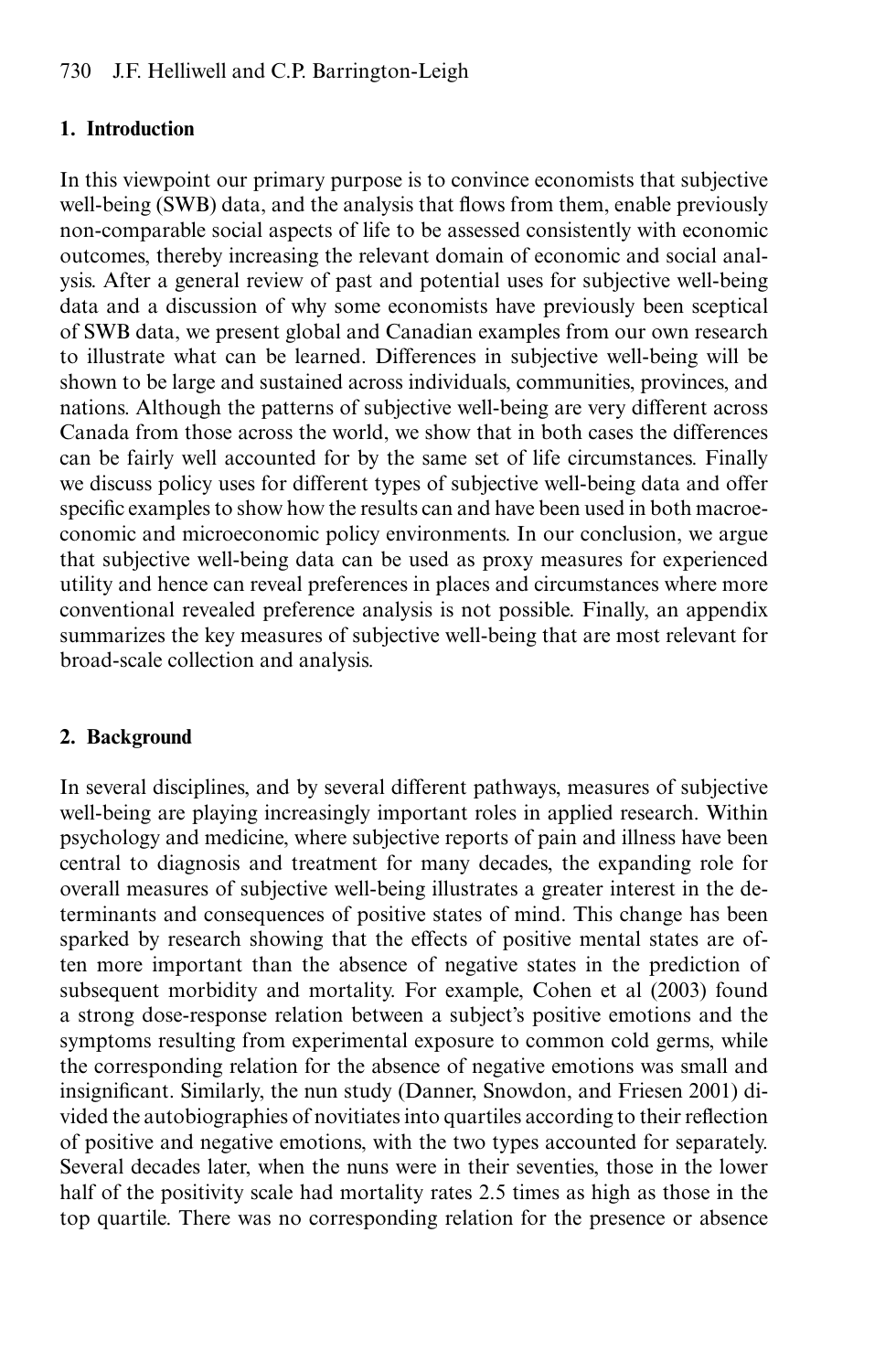of negative emotions. These and other findings showing the independent importance of positive emotions was reflected in the title chosen for the first major interdisciplinary survey of the emerging science of well-being: *Well-Being: The Foundations of Hedonic Psychology* (Kahneman, Diener, and Schwarz 1999). Given the previous dominance of the study of negative emotions within psychology, it is perhaps not surprising that there is now a flourishing sub-discipline in positive psychology, including many clinical and popular applications.

Within philosophy, economics, and political science, there has traditionally been a more balanced consideration of positive and negative measures of wellbeing. Bentham and Edgeworth treated pleasure and pain symmetrically and defined utility as an integral of momentary measures. Aristotle and other ancient philosophers put stock instead in how people would evaluate their lives as a whole (Annas 1993). The choice between aggregating current moods and asking for overall evaluations is not just a matter of taste, because measures of mood and life evaluations differ systematically, in ways that confirm the information content of both.

Modern scholars, whether experimentalists or analysts of subjective survey data, have found systematic differences between Benthamite aggregations of moment-by-moment assessments and retrospective evaluations based on memory. In particular, retrospective evaluations of experiences as diverse as a colonoscopy (Redelmeier and Kahneman 1996) or a mid-term break (Wirtz et al. 2003) were systematically different from the aggregated samplings of moment-by-moment experiences. Given these differences, Kahneman was inclined to take a Benthamite tack, arguing that the integrals of momentary experiences were a more authentic measure of utility, so that in the case of divergence between them and remembered assessments the latter should be regarded as mistakes (Kahneman, Wakker, and Sarin 1997). He even proposed (Kahneman 1999) referring to the summation of momentary assessments as objective happiness, 'because it is constructed according to an objective rule, even though it is ultimately based on subjective reports' (Kahneman and Riis 2005, 291).

A substantial difference between remembered and experienced well-being comes about because it is memories rather than the average of momentary reports that are found to influence subsequent decisions about medical treatments and holiday plans. Helliwell (2008) argued that this difference provides a primary reason for preferring the remembered to the experienced measure in cases where the two differ. In addition to this conceptual preference, the cost/benefit balance in favour of the remembered over the currently measured is improved further by their relative ease of collection. Remembered evaluations can be assessed at low marginal cost in the context of regular surveys, which in turn can provide contextual information important for analysis. These measures can thus be collected in the very large samples required for meaningful disaggregation by location, time, and population subgroup, something that is never likely to be feasible for the more expensive and invasive momentary assessments.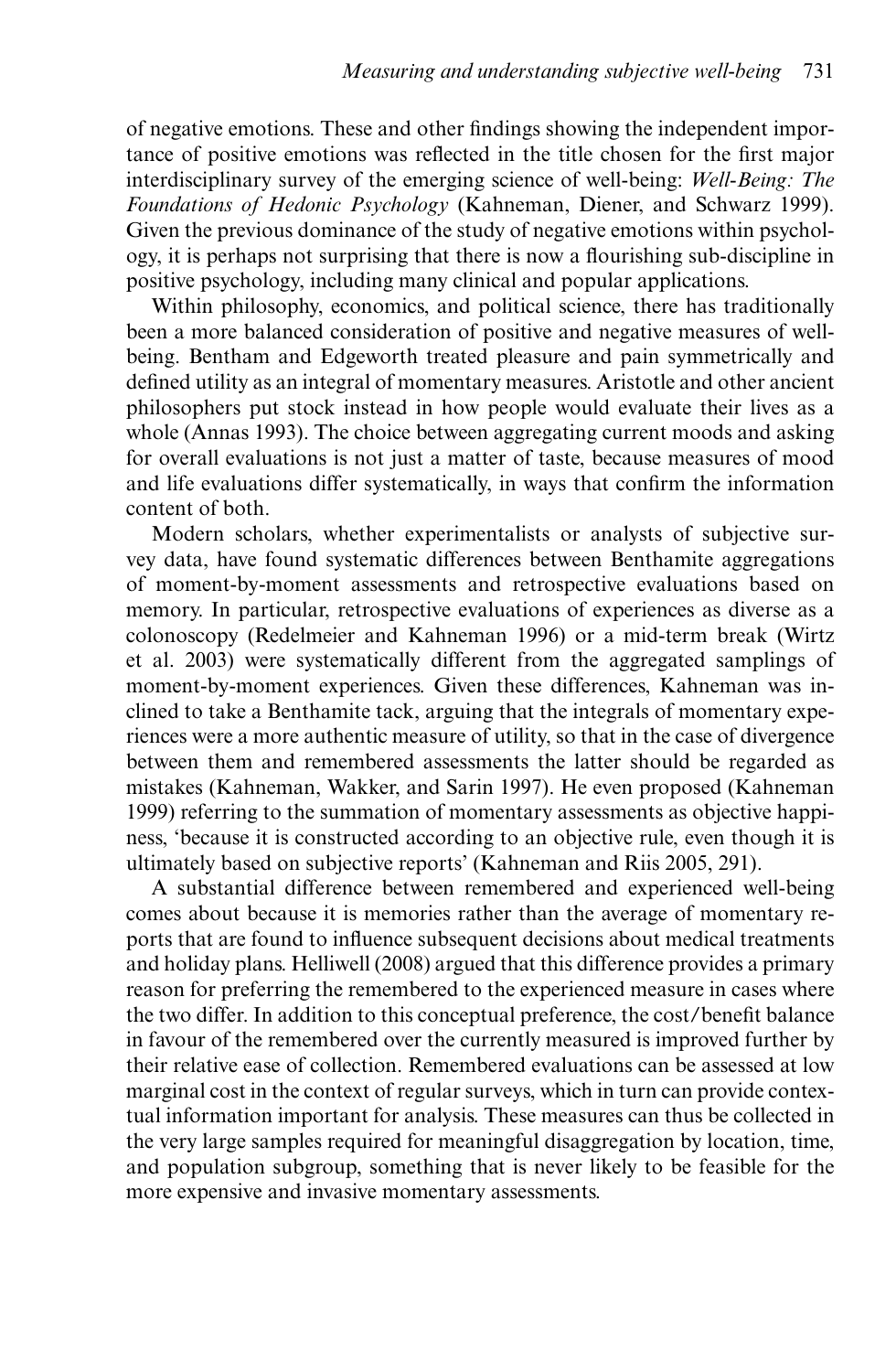## 732 J.F. Helliwell and C.P. Barrington-Leigh

There is a related distinction between measures of mood (measures of positive and negative affect) and life evaluations. Life evaluations rely more on cognitive assessments of life as a whole and thus rely on remembered experiences and assessments of current prospects, as well as being influenced by one's current emotional state. Emotions may be assessed either moment by moment, or, more usually, on a remembered basis at the end of an assessment period. One fundamental difference between measures of mood and life evaluations is that the latter depend much more, as Aristotle predicted, on the circumstances of people's lives (see, especially, chaps 1 and 10 in Diener, Helliwell, and Kahneman 2010). This increases the reliability of life satisfaction relative to measures of mood as indicators of overall well-being (Diener et al. 2009, 84–93).

More recent research has downplayed the 'either/or' nature of the preference for remembered versus experienced measures of well-being, arguing instead that both have roles to play and that overall understanding is improved by using multiple measures (Diener, Helliwell, and Kahneman 2010, x–xi). Moods change more frequently than do life assessments and hence are more likely to have interesting diurnal and daily patterns. Measures of life satisfaction, on the other hand, are more reflective of overall and continuing life circumstances and hence are more suited to capture longer-term and international differences in policies and institutions.

#### **3. Why are some economists sceptical of subjective well-being?**

While economists have been fairly even-handed about their treatment of positive and negative outcomes, they have often been sceptical of subjective variables in general and perhaps especially measures of subjective well-being. When we have over the years presented results of our research, we hear many of the same questions. Answers to most of these questions about the reliability and validity of different measures of subjective well-being may be found in Diener et al. (2009). We shall note here just one or two examples, to provide a bridge to our empirical analysis of international and interprovincial differences in subjective well-being.

Perhaps the most frequently used dismissive reference by economists is to the Brickman, Coates, and Janoff-Bulman (1978) paper on lottery winners and accident victims. This paper is often treated as confirmation of a version of adaptation or set-point theory in which changes in a person's life circumstances may influence their subjective life evaluations for some period, after which their adaptive powers and instincts will return them to a set point determined by their underlying personalities. If this interpretation is correct, it would provide a sufficient reason for avoiding the use of life evaluations as proxy measures of utility. However, the Brickman et al. (1978) accident victims reported an overall happiness rate 22% lower than that of the controls, while the lottery winners were 5% happier. Because of the small sample sizes (22 lottery winners, 22 controls, and 31 accident victims), these differences in mean happiness were significant only for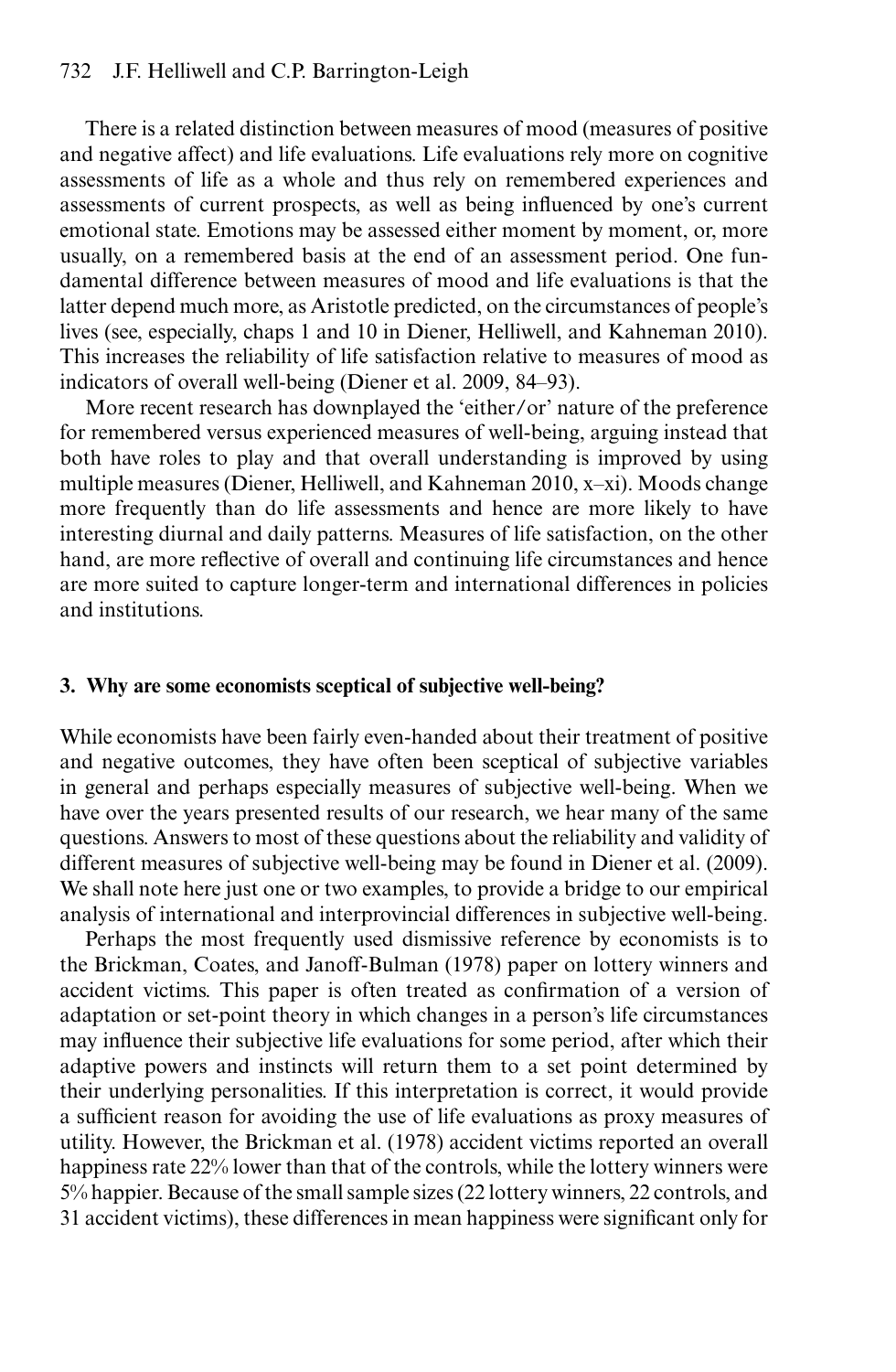the accident victims. What was needed was more research, not a rush to accept the idea that adaptation is complete. Meta-analysis of subsequent cross-sectional studies (Dijkers 1997) and analyses using panel data (Lucas 2007) confirms that while partial adaptation generally occurs in the case of spinal cord injuries, the long-term effects on life satisfaction are significant and large, equal to 1.2 standard deviations for those with the most severe disabilities (Diener et al. 2009, 105). Since the absence of full adaptation has now been accepted, recent attention has naturally moved on to consider the circumstances and treatments that are likely to improve the lives of accident victims. For example, recent research has investigated the determinants of well-being outcomes following cardiovascular accidents, finding that for any degree of accident severity, those individuals who have and can maintain more active social networks fare better (Haslam et al. 2008).

Another group of sceptical questions relates to comparability of subjective evaluations by those in different circumstances. How can poor people, especially those in dysfunctional societies, be happy? If they report high levels of subjective well-being, do their answers simply reflect their ignorance of how satisfying life really could be? How can we compare life satisfaction reports from people with different personalities and from different cultures? Some versions of these questions underpin scepticism of subjective life reports and probably help to explain the preference of Amartya Sen (1999) and others for relying on external assessments of capabilities and freedom as measures of individual well-being and of the quality of social development. These are all reasonable questions, to which research provides increasingly reassuring answers, as reported in Diener et al. (2009), Helliwell et al. (2010) and illustrated by our demonstrations later in this paper in our accounting for cross-national and cross-country differences in SWB. Although subjective well-being answers are indeed conditioned by culture, personality, past experience, and knowledge, the newly available data from more than 140 countries show that differences of subjective life evaluations among individuals and across nations are largely explicable by the same life circumstances, and in similar ways, across the globe. Both material and social aspects of life are of fundamental importance in explaining subjective well-being differences within and among nations. Because international differences in income are even greater than differences in the social context, they explain a larger fraction of differences in subjective well-being among countries than among individuals within the same country.

#### **4. Measuring subjective well-being**

Subjective well-being (SWB) measures may be divided into three main categories requiring independent measurement and explanation: life evaluations, positive emotions, and negative emotions. These three types of measure tap into human experience in different ways and tell interestingly different stories.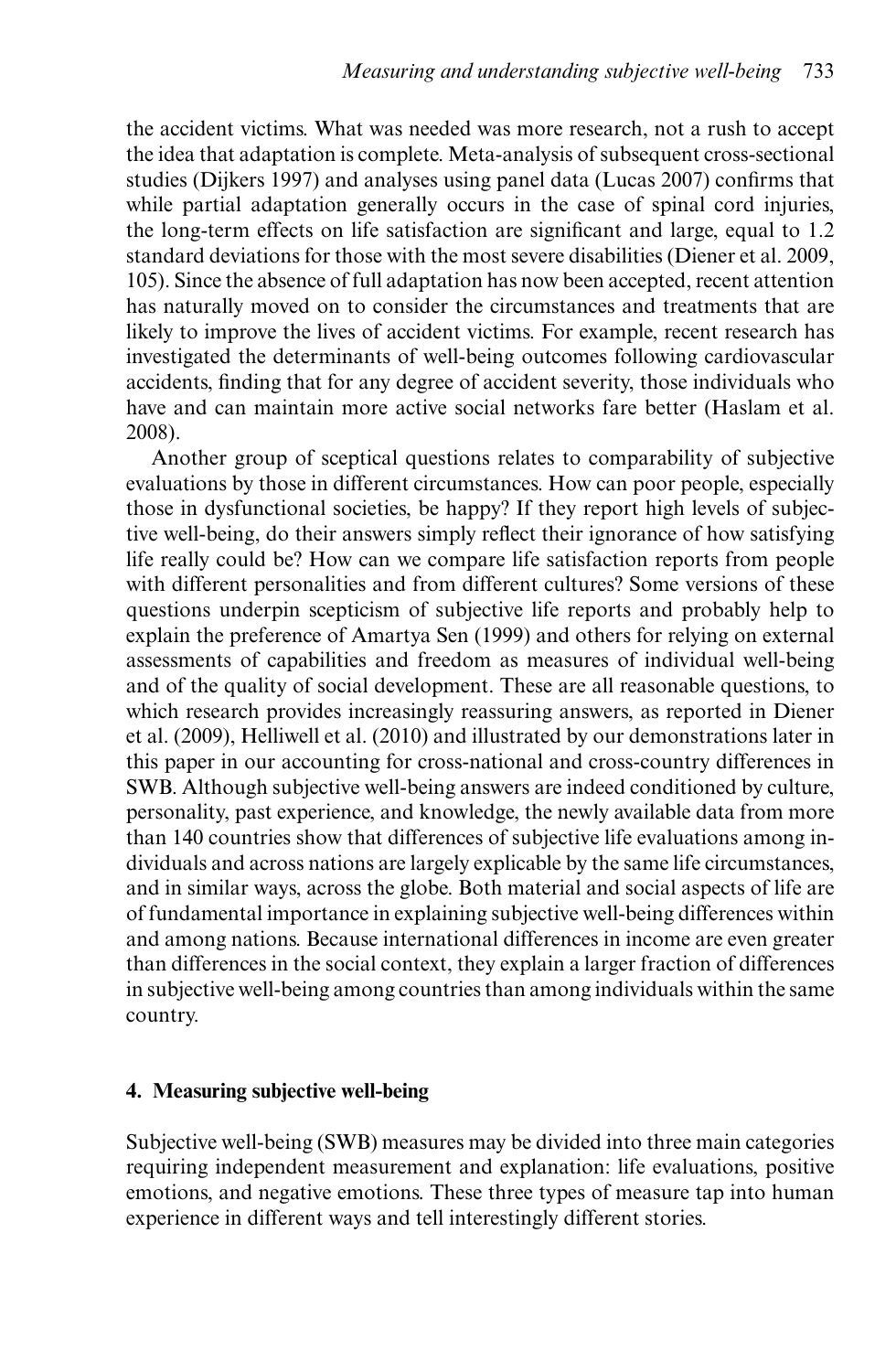In particular, life satisfaction is more reflective of the broad and continuing circumstances of an individual's life, while emotions are more volatile. As a consequence, there are, for example, much bigger international differences in life satisfaction than in emotions (see Diener, Helliwell, and Kahneman 2010, xii), and both within and across countries life satisfaction is more highly correlated with enduring life circumstances than are emotions (Krueger and Schkade 2008). On the other hand, emotions provide a more textured tool for understanding the ups and downs of daily life. This additional texture comes from the variety of emotional states that can be assessed and the frequency with which moods change.

Emotions can be measured as they occur, but are more usually captured by recall. Life evaluations are the result of a cognitive process taking place, or being updated, at the time the questions are asked. Both types of report are influenced by the method of reporting.

Affective states, both positive and negative, are most effectively measured in the context of time-use surveys, while life evaluations can be measured by as little as a single question added to a variety of mainline surveys (Diener et al. 2009, 68–74). To better understand the linkages between life evaluations and emotions requires more systematic collection of both types of measure in the same survey.

There is ongoing discussion about trade-offs between single-item and multiitem scales as measures of life satisfaction. On the one hand, a suite of welldesigned questions tapping into the same space produces a higher signal-to-noise ratio and higher test-retest scores (e.g., Krueger and Schkade 2008, 1836). On the other hand, where questionnaire space is at a premium, there is always an implicit trade-off between asking fewer questions of more respondents and asking a fuller set of a more restricted sample. Researchers typically argue for a mixed strategy. To get the best of both worlds and to build up evidence on the existence and size of such a trade-off, statistical agencies can include single items and scales on surveys where space permits and use a single item where space is at a premium.

On the related question of numerical scales, the goal is to combine ease of response with enough answer categories to capture the relevant variance. Experiments comparing different scales have generally concluded that scales with more options, and an odd number of them, is to be preferred (Diener et al. 2009, 73–4). This has led to increasing use of an 11-point scale for measures of life satisfaction and similar life evaluations, within a scale bounded by zero and 10.

Both life assessments and emotional reports have been subject to validation tests, but of different types. Emotional reports have a much more complete track record of psychometric testing (Shiffman, Stone, and Huffard 2008), while the validity of life evaluations have more usually been assessed in terms of their ability to play their hoped-for role as measures of utility, for example, to provide evaluations of the relative importance of the factors presumed to underpin a good life (Diener et al. 2009, chap. 5). Greater accumulation of comparable samples, ideally including ones where both life assessments and emotional reports are included, will permit a deeper understanding of the properties of, and linkages between,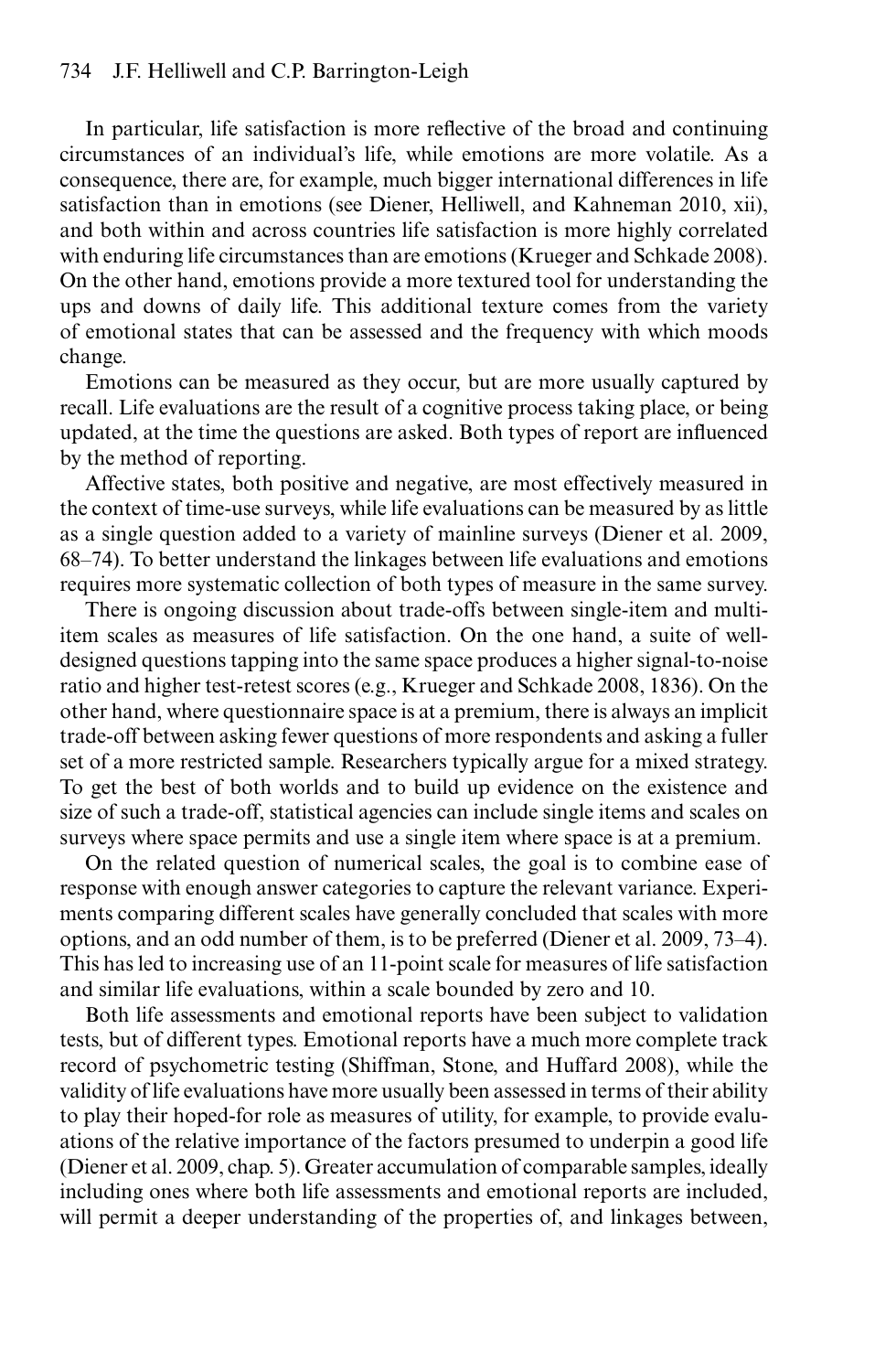different measures of subjective well-being. For example, Krueger and Schkade (2008) show roughly equal test-retest reliabilities for assessments of mood and of life satisfaction, but a different structure for their likely determinants, with life circumstances (e.g., income) having a closer linkage to life satisfaction than to mood.

Kahneman and colleagues have proposed a mood-based remembered measure of subjective well-being (Kahneman et al. 2004; Kahneman and Krueger 2006; Krueger 2009). This falls in the middle ground between momentary assessments (Shiffman, Stone, and Hufford 2008) and average assessments of mood or of life as a whole. It provides a natural extension to regular time use surveys, since it uses a Day Reconstruction Method (DRM) to ask respondents what they were doing, and how they felt, at different times during the day. Although it has been shown that later recalls differ from in-the-moment assessments (Stone et al. 2002), the mood assessments are matched to the activity reports, so the overall cost of collection does not differ much from that of a regular time-use survey. In addition, the simultaneous collection of mood assessments, both positive and negative, and life evaluations opens the door to better understanding of how these measures relate to one another. Finally, adding specific well-being measures to time accounting is a step that any economist familiar with time-use studies would easily accept, thus providing a natural first step to building a broader role for measuring well-being as part of the national accounting system (Krueger 2009).

While subjective well-being lies at the centre of research, there has also been a parallel increase in the strength of professional and popular perceptions that GNP is an inadequate measure of national progress. For example, the Stiglitz-Sen-Fitousi (2009) report commissioned by President Sarkozy of France proposed improvements in GNP accounting, more widespread collection and use of measures of subjective well-being, and more systematic attention to long-term sustainability. Other countries and organizations have already developed indexes designed to measure well-being more broadly. The most well-known example is the World Development index of the UNDP (http://www.undp.org/hdr2009.shtml). More recently, the Happy Planet index (http://www.happyplanetindex.org/) divides the product of a nation's average life satisfaction and average life expectancy by a measure of a country's environmental footprint to provide a measure of the environmental efficiency of a country's delivery of subjective well-being. Taking a different tack, the Legatum Prosperity index (http://www.prosperity.com) is an equally weighted average of two sets of indicators, one a set of factors best explaining international differences in subjective life evaluations and the other a set of factors explaining GDP per capita. The government of Bhutan, which has Gross National Happiness as its constitutionally embodied goal, currently measures its national progress by an equally weighted average of nine component indicators, including a direct measure of subjective well-being and eight indicator variables considered likely to support sustainable well-being (http://www.grossnationalhappiness.com/). There is an unofficial Canadian index of well-being (http://www.ciw.ca/en/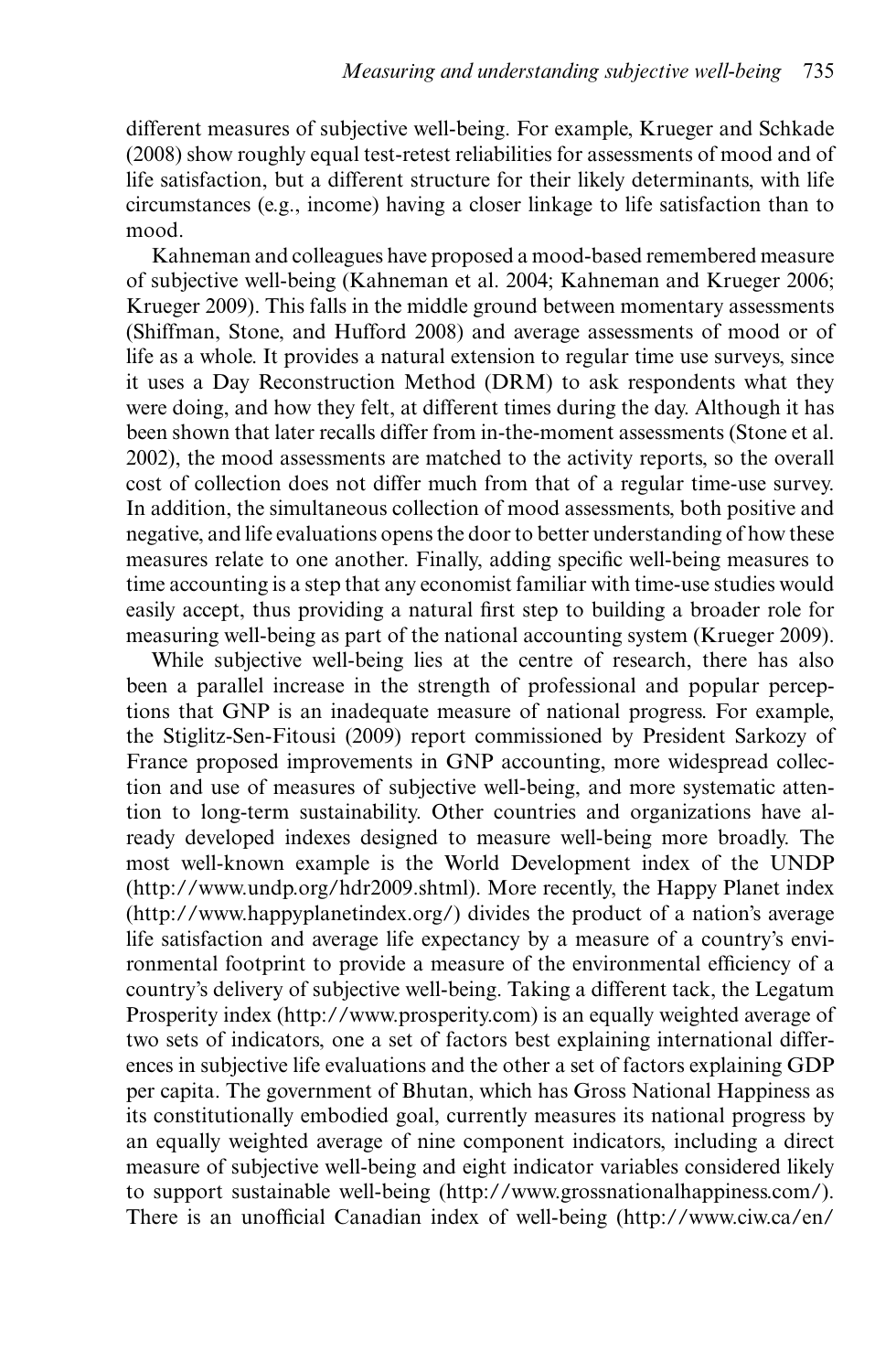TheCanadianIndexOfWellbeing.aspx), which is an equally weighted average of eight sub-indicator variables, none of which includes measures of subjective well-being. However, subjective well-being research apparently has been used to inform some of the choices of weights (e.g., on inflation and unemployment) in the sub-indicators.

These and other examples of broader well-being indicators provide evidence of growing interest in broader measures of well-being, but all suffer from their use of a priori weights on their various components. Since the levels and rates of growth of the resulting well-being indicators are usually heavily dependent on the choice of weights, the resulting indicators necessarily reflect the preferences of the designer of the index. Direct measures of subjective well-being offer a way out of this box, since they can be used to provide direct citizen-based measures of well-being that can in turn be used to estimate weights to be attached to candidate explanatory variables. Such indices can then be constructed when the component variables are more easily, frequently, or precisely measured than the directly assessed well-being. The ability of subjective well-being measures to deliver on this possibility depends on much broader and more systematic collection of subjective well-being data, ideally in a range of surveys that collectively provide appropriate measures of the economic and social life circumstances of the respondents and of the communities in which they live.

Most of the discussion about the need for SWB measures relates to life evaluations, since they have greater claims to be direct measures of overall well-being, and the latter are increasingly used as an announced goal for public policy. If these measures are sufficiently reliable, they can be averaged across individuals to provide summary measures of the perceived quality of life in neighbourhoods, cities, regions, and countries and across population subgroups. Where these average measures are already collected and published, they attract considerable interest, especially among the general public. Changing the balance of what is measured and reported on a regular basis is likely in turn to change the nature of policy thinking among both policy-makers and those living with the policy results.

Creation of a new and somewhat appealing measure of overall well-being creates opportunities and risks for policy-makers. On the risk side, these new measures create demands for explanations of movements (even if such movements are within normal statistical variations) and of divergent levels of well-being among segments of the population, followed by a demand for policies designed to make life better. On the opportunity side, the measures offer the possibility of improved understanding of what makes for better lives and of clearer insights into the links between policies and SWB.

An analogy can be drawn with the development in the middle of the last century of national accounts of income and expenditure. These accounts did not come with explanations of the causal linkages or prescriptions for creating stability and growth. Instead, they were seen then, and are still seen, as providing a necessary base on which a greater understanding of the macro-economy could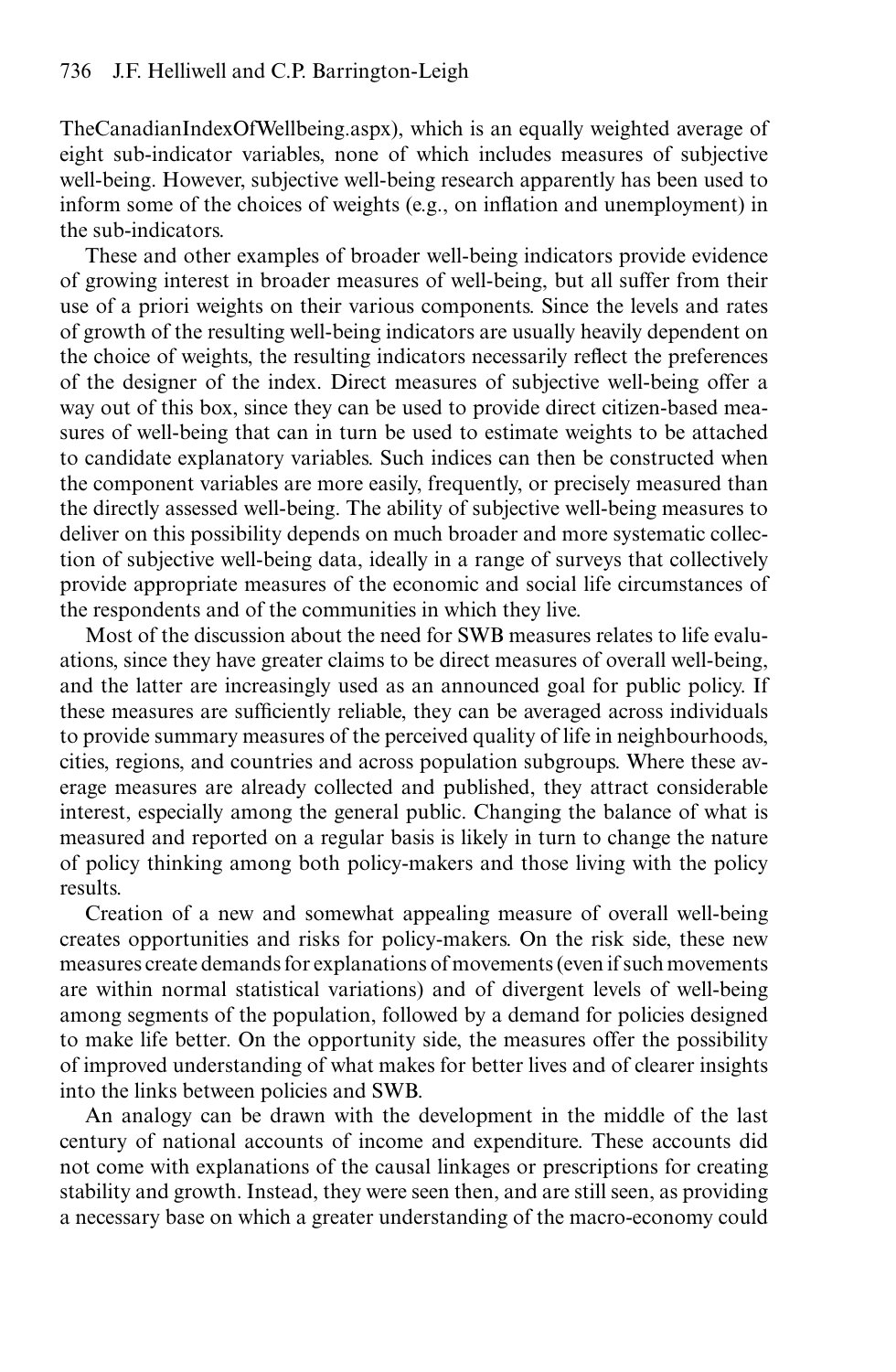be built, with the hope that this enlarged understanding would permit better policies.

#### **5. Using subjective well-being data for international comparisons**

In this and the following section we shall emphasize the measurement and explanation of differences in average life assessments, first among countries and then among Canadian regions. There are several reasons for this. First, the aggregation of subjective assessments over large numbers of respondents (usually several thousand in each sub-aggregate) permits us to minimize correlations caused by individual personality differences, making the remaining differences more likely to be due to average differences in life circumstances. Second, those who have seen earlier comparisons of international and interprovincial differences in subjective well-being will have wondered how it comes to pass that among countries there is a strong positive simple correlation between average life evaluations and average per capita incomes, while across provinces the simple correlation is negative, sometimes significantly so.

In this section and the one to follow we show that similar models apply to individuals in both national and international samples, so that we can explain both international and interprovincial differences in subjective well-being in terms of different life circumstances, augmented in the global case by some international differences in the relative importance that individuals in different nations implicitly attach to different aspects of life.

We start in this section with international comparisons, making use of data from the first three waves (2006–8) of the Gallup World Poll. Some waves include our preferred measure of life satisfaction, while all waves include an alternative life evaluation: Cantril's 'self-anchoring striving scale,' referred to here as the Cantril ladder. Although these two alternative measures of subjective well-being have somewhat different distributions of responses, they provide essentially the same coefficients when applied to the same samples of data (Helliwell et al. 2010). Since the sample of Cantril ladder responses is much larger, we use them for our analysis here. The question asks respondents to think of a ladder, where the best possible life is represented by 10 and the worst possible by 0. They are then asked on which step they personally stand at the present time. We use these evaluations, from more than 150,000 respondents in 125 countries, for the analysis in this section.

International differences in life evaluations are very large. The Cantril ladder responses average 7.66 for the top four countries (Denmark, Finland, Norway, and The Netherlands, in descending order; Canada is sixth), compared with 3.33 for the bottom four countries (Togo, Sierra Leone, Zimbabwe, and Benin, in ascending order). In proportionate terms, the differences in average real incomes, at purchasing power parity, are much larger still. In 2005 the top four countries had real per capita GDPs averaging 88% of that in the United States, compared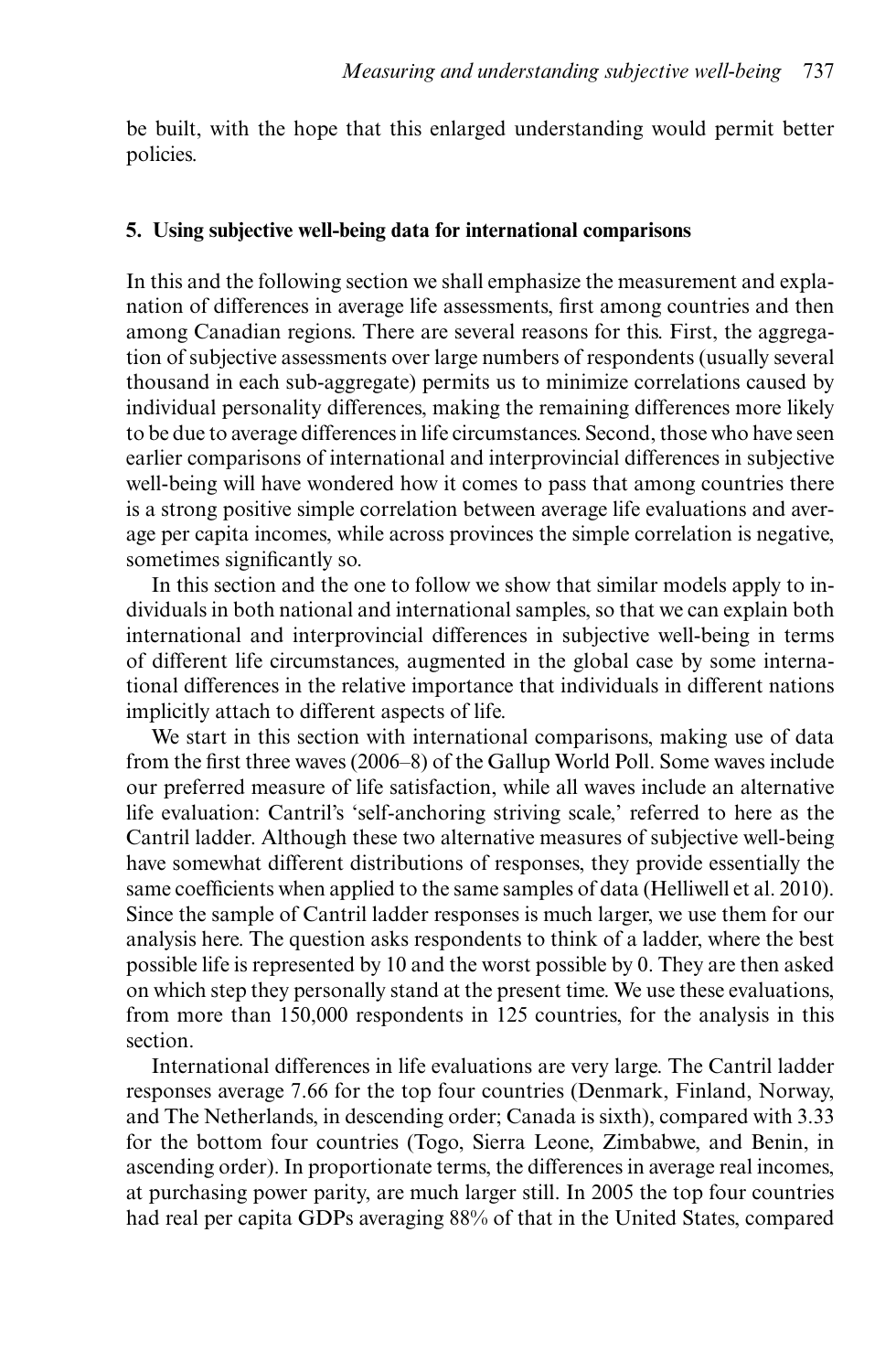with 2% for the bottom four countries. But there is clearly much more at play than per capita incomes, since the countries at the top of the subjective well-being ranking are not those with the highest incomes. Average incomes are, nonetheless, the single most important variable explaining international differences in average life assessments in the Gallup World Poll. Some have taken this result as support for treating growth of GDP per capita as the overriding goal, and measure of success, of international development policies and practices. But the life evaluations provide a much broader and more complete assessment of the quality of life. Since the additional variance is explained by the same variables that explain differences among individuals within the same country, along with other measures of the quality of the national social and institutional fabric (Helliwell and Huang 2008), there is scope for explaining international differences in well-being in terms of average values of income and other variables measured at the individual or household level.

To illustrate the possibilities, we shall use the results of a fairly bare-bones model using individual data to explain SWB by the log of household income, whether the respondents had relatives or friends to count on if needed, whether the respondents were satisfied with their freedom to choose what to do with their lives, whether corruption was widespread in business and government, and whether they had donated money to a charity in the past month. This is a slightly trimmed-down version of the base model used in Helliwell et al. (2010) to explain global (table 10.1, eq. 1), regional (table 10.2), and national (figure 10.3) samples. Coefficients estimated using global samples of individual data, both with and without regional dummy variables, were essentially identical to the means of the distributions of the coefficients estimated in national models. We therefore emphasized the apparent generality of our results, and concluded that life evaluations could be compared across cultures, since they were apparently explicable by the same variables.

This remains our view. But now that we wish to see what we can say in quantitative terms about the sources of international differences in subjective well-being, we need to consider simultaneously the relevant differences in coefficients as well as the differences in underlying circumstances. Differences across countries in average measures of subjective well-being will be due to differences in life circumstances, to differences in the ways they are evaluated, and to a variety of national-level social and institutional factors. For our example analysis, we shall compare life evaluations for the OECD and non-OECD countries. Figure 1 shows the average values separately for the respondents in OECD and non-OECD countries, and for the global sample as a whole. The data show quite clearly that life evaluations, and average values of all of the model's variables, are higher in the OECD sample, but that the differences in average incomes (at purchasing power, relative to the United States) are much greater than in personal social capital (friends or relatives to count on) or institutional quality (perceived freedom and corruption). Average life evaluations, on a 10-point scale, are 6.8 in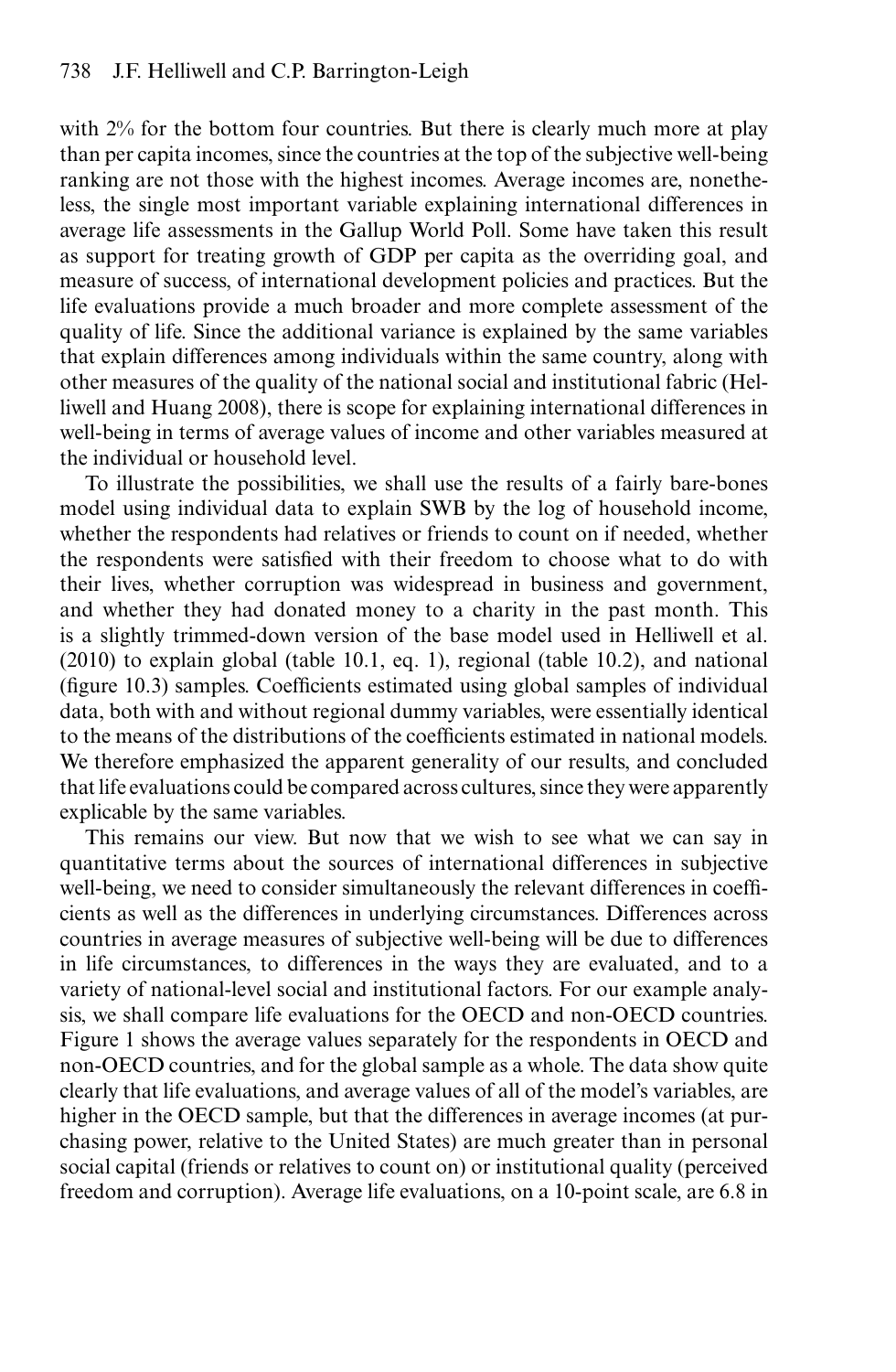

FIGURE 1 Comparing life in the OECD and non-OECD countries (scaled Gallup World Poll)

the OECD compared with 5.0 in the non-OECD sample (but scaled to the range 0 to 1.0 for presentation in figure 1).

To use the international differences in selected explanatory variables to explain observed differences in life evaluations, we estimate a pooled equation to estimate global parameters and use these to explain the size and significance of the contributions of each of the independent variables. We do this using the Junn (2008) implementation of the decomposition method suggested much earlier by Blinder (1973) and Oaxaca (1973) for explaining wage differentials. Coefficients estimated from the pooled global sample are used to calculate the contributions of different life circumstances in explaining the overall difference of means.<sup>1</sup> The results are shown in figure 2. Of the total 1.8 points of SWB difference (on the 10-point scale, hence a difference equal to more than a third of the average value for non-OECD respondents) to be explained, almost one point is attributed to the income difference between the two groups of countries. Each of the four social and institutional variables contributes much smaller, but significant, amounts, totalling about 0.35 points.

The unexplained difference, represented by the coefficient on the OECD dummy variable in the pooled equation, is 0.5 points. There is a variety of

1 We use a global (later, national) equation  $SWB = X'\beta^* + \varepsilon$  to estimate a set of 'nondiscriminatory' (in the Blinder-Oaxaca parlance) coeficients  $\beta^*$  for use in the decomposition. The mean SWB difference between regions *A* and *B* can then be written in terms of the covariates  $X_A$  and  $X_B$  as a component *Q* that is 'explained' by region differences in *X* and an 'unexplained' component *U* that captures differences in coeficients from estimates carried out separately on each region, as well as differences in unobserved variables:

$$
\Delta SW = Q + U
$$
  
\n
$$
Q = [|E|(X_A) - |E|(X_B)'\beta
$$
  
\n
$$
U = |E|(X_A)'[B_A - \beta^*] + |E|(X_B)'[B^* - \beta_B].
$$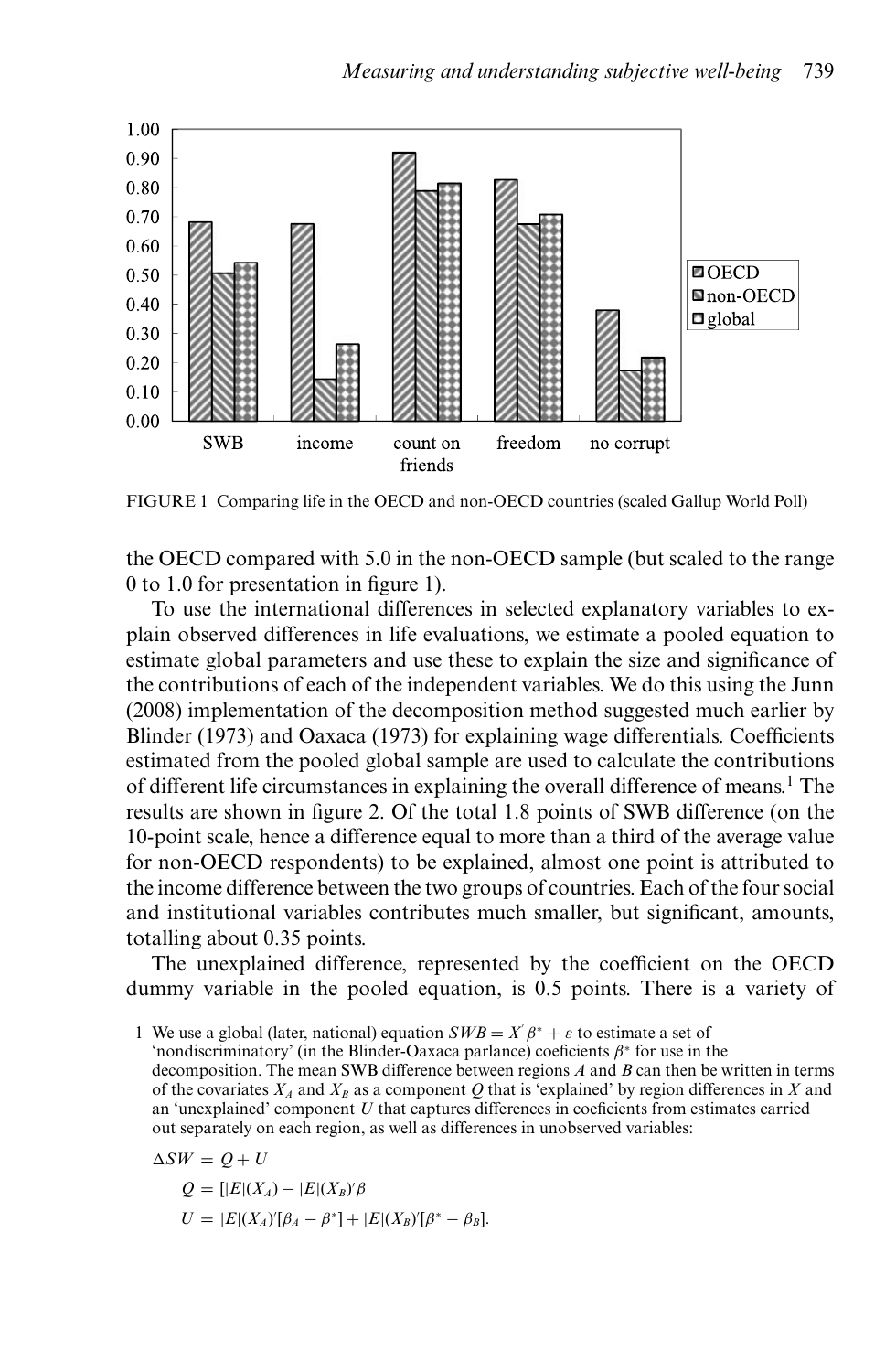

FIGURE 2 Why is SWB higher in the OECD than in the non-OECD countries? (On a 10-point scale, vertical lines show a 95% confidence range.)

reasons for this gap. One is that there are many relevant national-level excluded variables. If average institutional quality is higher in the OECD countries, and if this higher quality is not fully captured by the freedom and corruption variables, then that would serve to support a positive residual. Higher institutional quality in the OECD is plausible, since achieving pass marks on a number of institutional benchmarks is a criterion for access to the OECD. Another possibility is that there are systematic coefficient differences between the OECD and non-OECD countries, reflecting differences in relative importance of variables in different cultures or the possibility that the relative importance of variables might change as countries and their institutions develop.

Figure 3 shows that there are indeed significant coefficient differences between the two samples, and that these differences are generally of a sort that explains the residual. The differences do not relate to log income, for which the coefficient is remarkably similar in the OECD and non-OECD samples. The coefficient of 0.46 on the log of household income implies that a doubling of household income would be associated with life evaluations higher by 0.32 points. But for the main social and institutional variables – count on friends, freedom, and absence of corruption – coefficients are significantly higher in the OECD countries. Thus, even though all three aspects of society are perceived by respondents as being inferior in the non-OECD countries, the resulting SWB consequences are much less when they are evaluated using the non-OECD coefficients. The differing coefficients on freedom and corruption, taken together, are as large as the unexplained residual in figure 2. It has often been argued (e.g., by Maslow 1943) that once basic needs are met, then more attention will be devoted, and more relative value attached,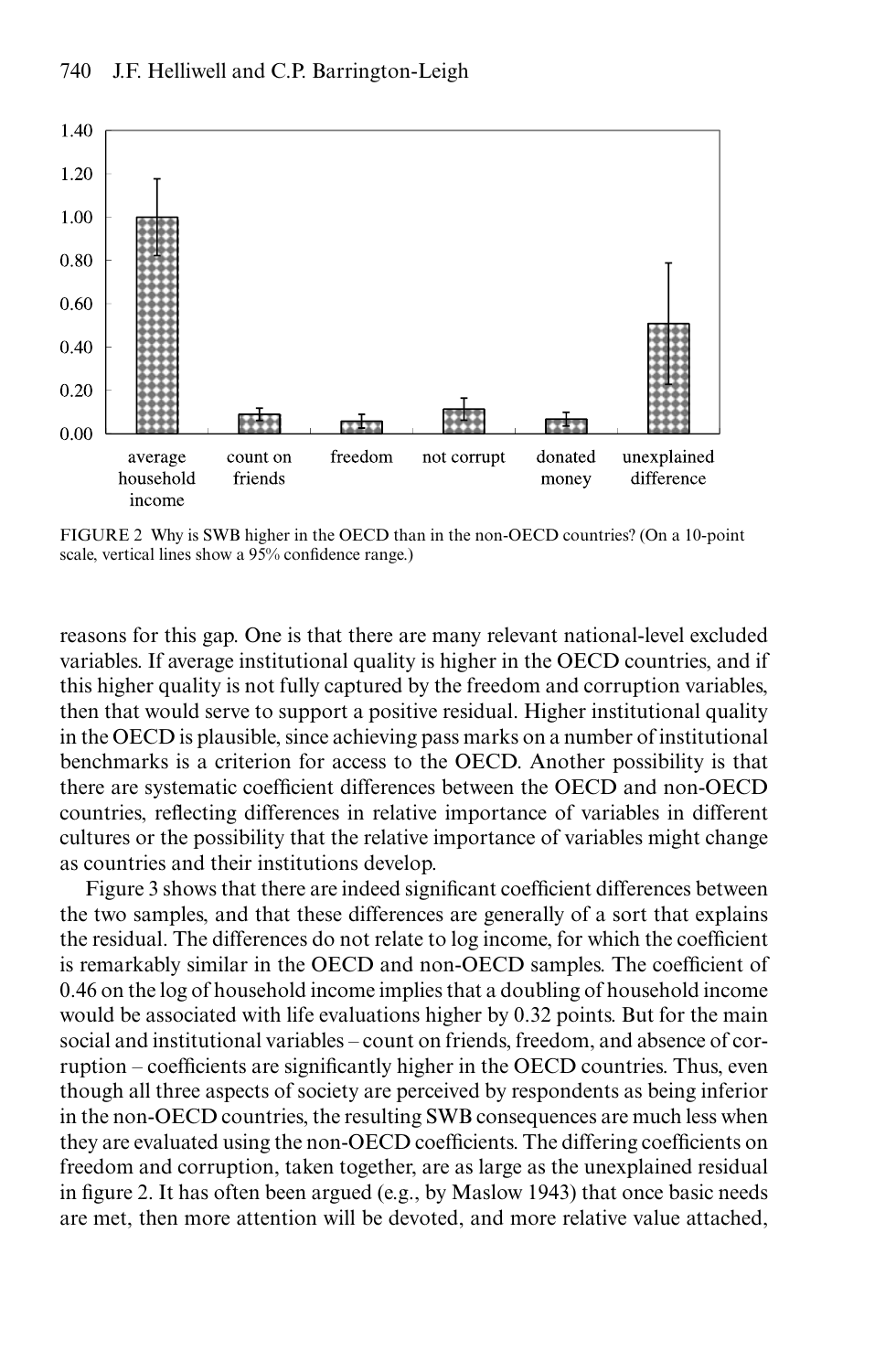

FIGURE 3 Coefficients in the OECD and non-OECD countries (Gallup World Poll)

to other needs. This has been used in support of findings of lower long-run income-elasticities of SWB at higher levels of income (Di Tella and MacCulloch 2010). A similar appeal to changing priorities as incomes grow has been used to explain the environmental Kuznets curve (Arrow et al. 1995). Our results also show higher relative values attached to the non-economic aspects of life at higher average levels of income and institutions (the OECD definition tends to conflate these), although in our results this comes not from a declining income effect but from higher coefficients on other aspects of life. Is this finding replicable in other samples and in different models? Is it likely to show up as increasing coefficients on the social context variables as countries develop? These are research-worthy questions, in our view.

# **6. Which Canadians are more satisfied with their lives, and why?**

Explaining the international SWB gap was mainly a story about income, primarily because income differs so much from the richest to the poorest countries. And across countries, most of the non-economic supports for well-being tend, on average, to be higher in the richer countries. But when we turn to consider interprovincial differences in subjective well-being, things are very different. For starters, the cross-province correlation between average incomes and average life satisfaction is negative rather than positive. This implies, if similar models are applicable in Canada as in other countries, that some of the non-economic supports to well-being are higher in the poorer provinces by more than enough to offset the SWB effects of lower incomes.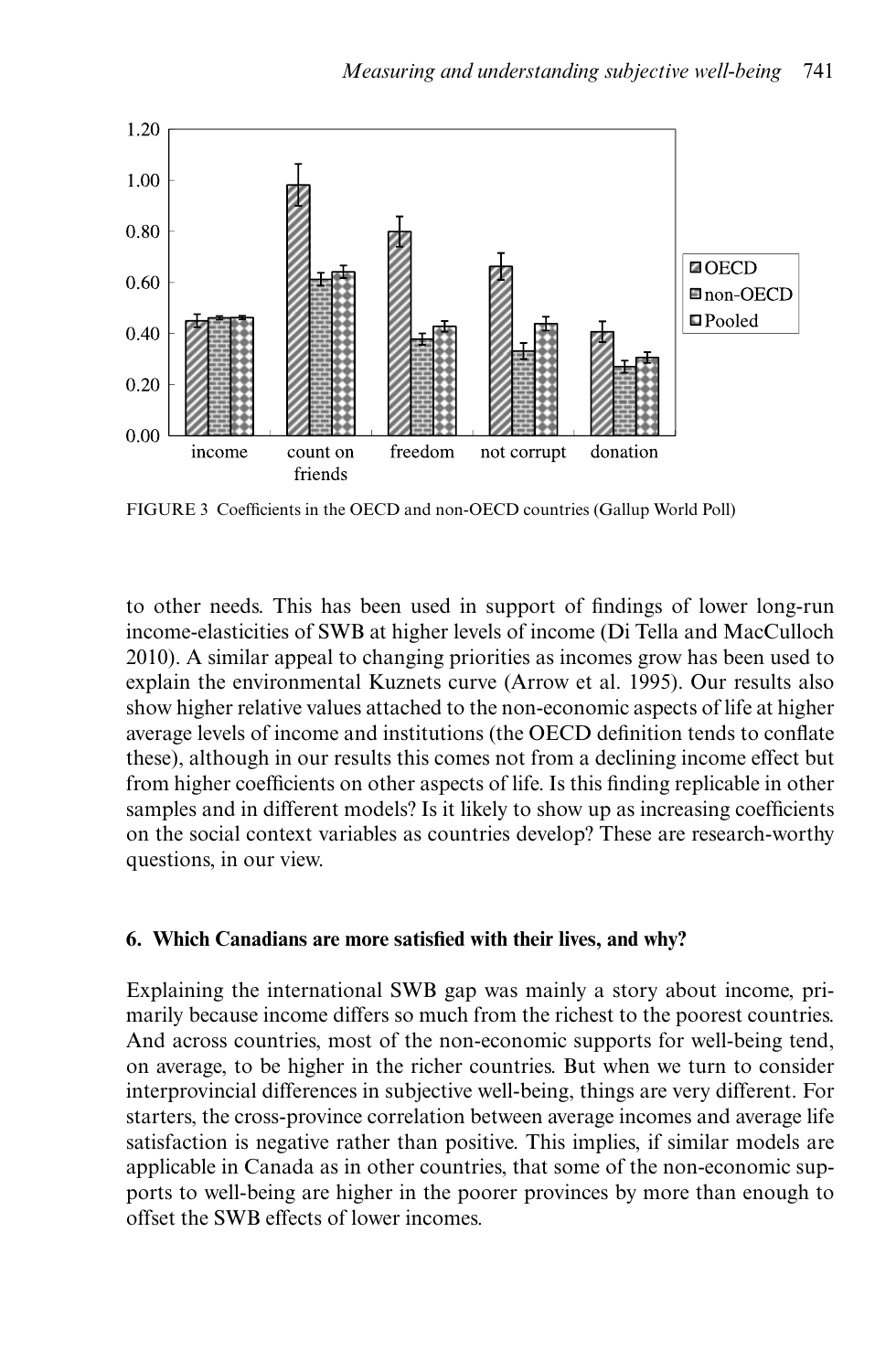

FIGURE 4 Comparing life in the Atlantic provinces with life in BC (scaled average data from GSS17)

We shall repeat the same sort of decomposition of interprovincial differences that we performed in the previous section for international differences. We now have the benefit of a survey (cycle 17 of the Canadian General Social Survey) that has the life satisfaction question along with an extended set of social variables shown by Helliwell and Putnam (2004) to be highly correlated with differences in SWB. As before, we mainly use a stripped-down version of a model we have estimated previously using GSS17 and other Canadian surveys. Barrington-Leigh and Helliwell (2008 and electronic appendix) provides the fullest description of a variety of models and results. For this paper, to make it easier for others to replicate and improve our analysis, our estimation employs the public use micro file (PUMF) version of GSS17. This has meant that we have to ignore the effects of contextual variables, since their use requires respondents' locations, which are not provided in the PUMF. Of the census-tract variables we have included in an expanded estimate that uses the confidential micro data, the most significant contribution, which is not large, to explaining Atlantic/BC differences in life satisfaction is the population density in the respondent's census tract (i.e., population density has a negative effect on SWB, so that the lower density in the Altantic provinces helps to account for the higher SWB there).

For our example, we compare life satisfaction in the Atlantic provinces with that in British Columbia. Although this choice of regions does include the highest and lowest average regional SWL values, the same underlying story falls out if we compare the Atlantic provinces with any other region of Canada or to the rest of Canada as a whole. Figure 4 shows life satisfaction, income, and five key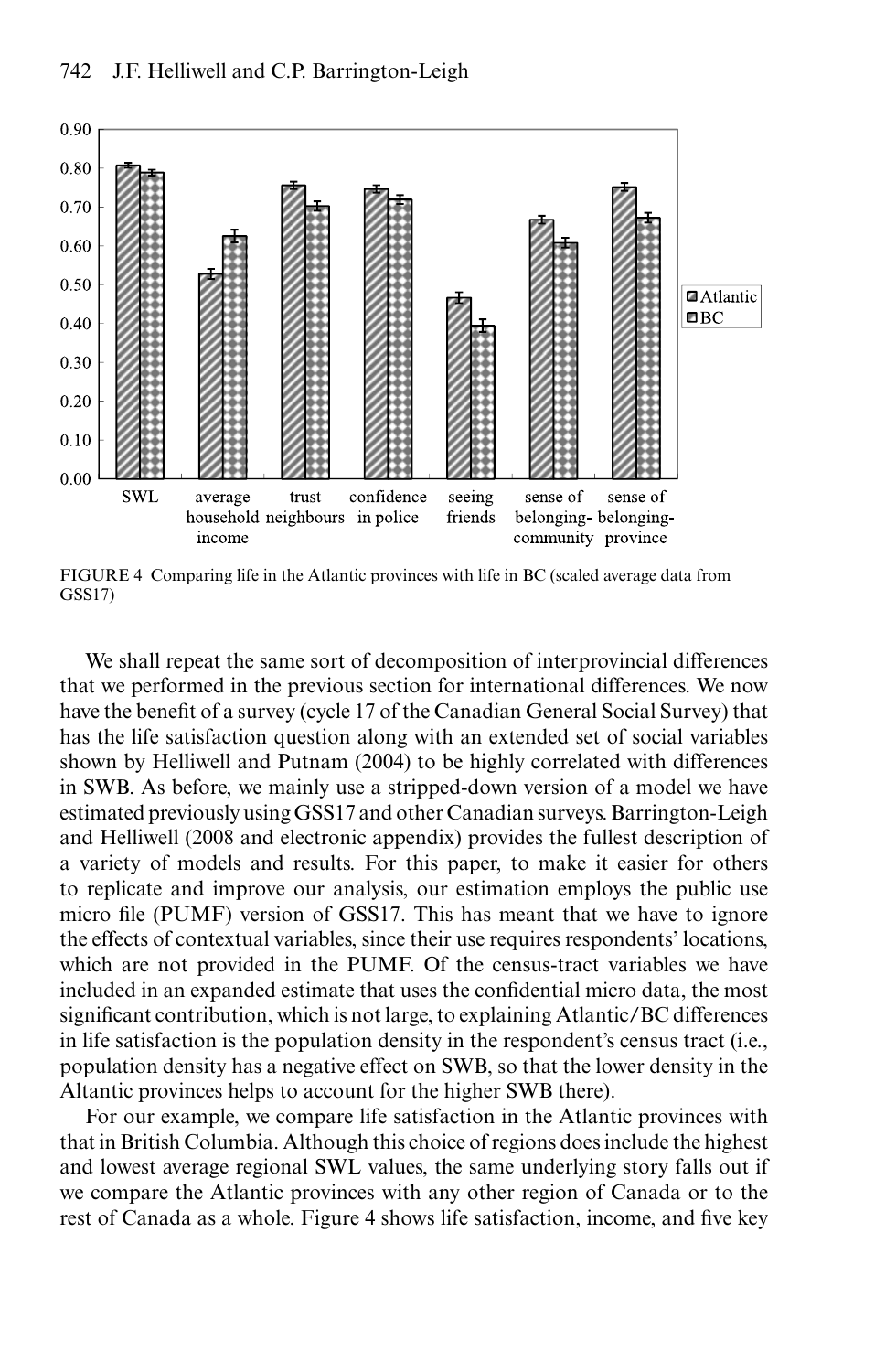

FIGURE 5 Why is average life satisfaction higher in the Atlantic provinces than in BC?

social variables for each of the two regions. The first thing to note is how small are the regional differences in life satisfaction, compared with the international differences. The Gallup top four countries had life evaluations 4.4 points higher than the bottom four, and the average life evaluation in OECD countries was 1.8 points higher than in non-OECD countries. Between the Altantic provinces and BC, by contrast, the difference is 0.18 points, an order of magnitude smaller. But it is nonetheless something worth studying, because to achieve such an increase in life satisfaction through higher incomes would require them to be increased by more than half, according the GSS17 and other estimates of the effects of income on subjective well-being. As for the determinants of subjective well-being, all of the differences are also smaller than the international ones, but between these Canadian regions, all the non-economic determinants shown here favour the Atlantic provinces.

Another difference between the regional and the international decompositions is that there are no significant coefficient differences between the Atlantic provinces and BC. Since the basic institutional frameworks are similar in all parts of Canada, we would be more inclined to expect similar coefficients than in the international case. Figure 5 shows the contributions of each of the variables to explaining the life satisfaction gap between the Atlantic provinces and British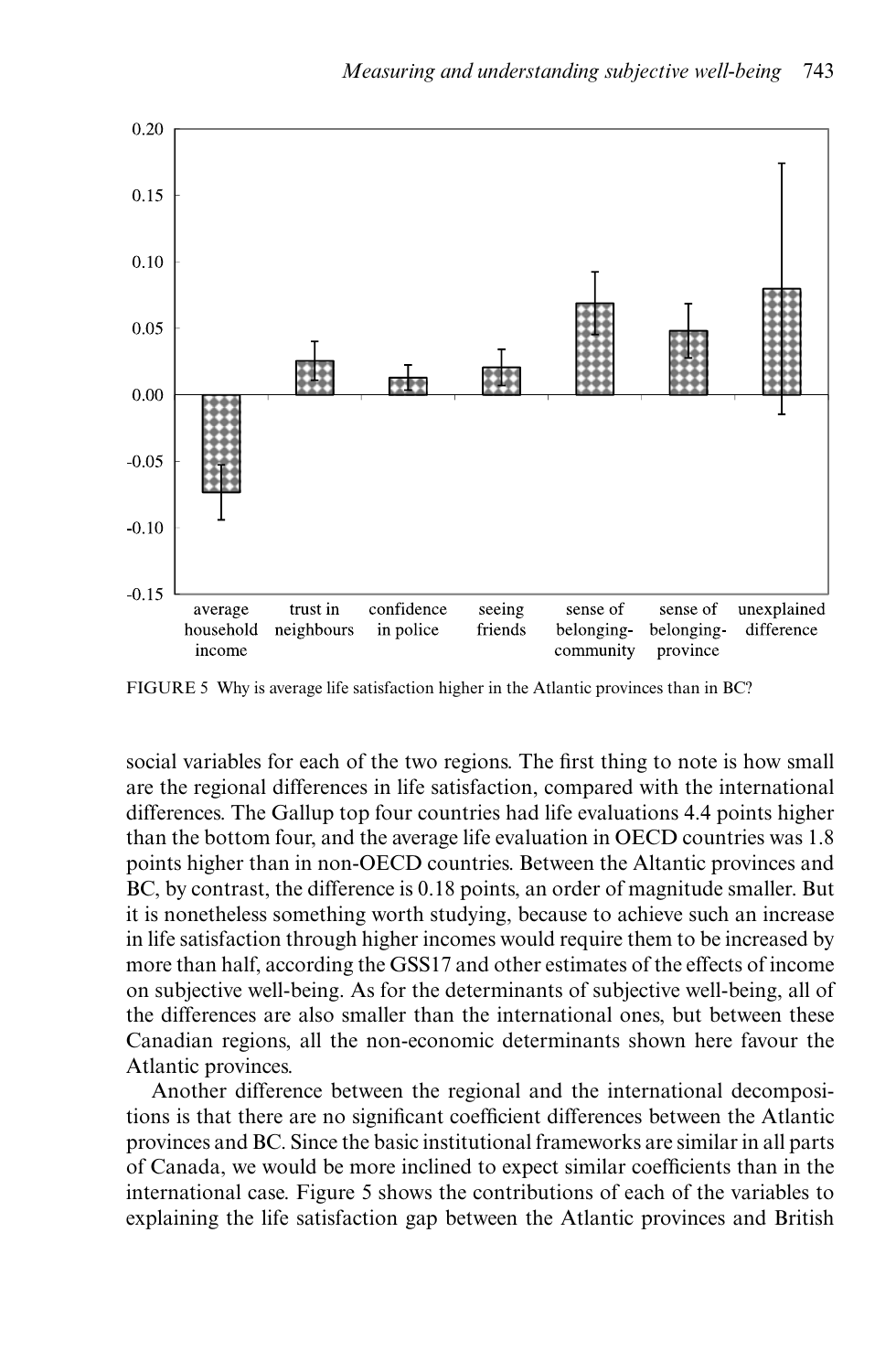Columbia. Income, of course, favours BC and hence increases the gap remaining to be explained. The other variables, all of which relate to the extent and ease of social connections and the extent to which these connections lead to a greater sense of belonging to the community or province, favour the Atlantic provinces. The variables selected for this example are illustrative of a number of alternative ways of measuring the sources and manifestations of social capital. In this setup, the largest contribution is made by differences in the extent to which people feel they belong to their local communities, with an important additional effect from a sense of belonging to one's province. But we also find very large effects from the size and the intensities of the individual's networks of both family and friends, shown in our current decomposition by differences in the frequency of seeing friends and the extent to which neighbours are trusted. These social network effects remain important even after we include the sense of belonging to community and province, two social identity variables that serve as important channels by which social connections support well-being. In our interpretation of these estimates, the greater sense of community and provincial belonging in the Atlantic provinces contributes more to average satisfaction with life than is provided in BC by the higher average incomes there.

Figure 5 shows that while the selected social variables offset more than twice the income advantage of BC, there is still a residual favouring the Atlantic provinces. This is not due to significant coefficient differences between Atlantic Canada and British Columbia, because the Blinder-Oaxaca decomposition does not reject cross-regional equality of coefficients.<sup>2</sup> We considered whether the greater fraction of native-born residents in the Atlantic Canada might be part of the story, as it always takes time and effort for newcomers to develop a full range of supporting networks. In the GSS17 sample, the proportion of foreign-born respondents is 0.05 in Atlantic Canada, compared with 0.28 in British Columbia. We added immigrant status as another variable, and found it took a negative but weak coefficient, sufficient, if taken at face value, to account for one-quarter of the remaining unexplained residual of 0.08. We also considered the effects of differing average rates of unemployment, since the SWB effects of unemployment have been found to be substantial. For example, in national estimation using GSS17, being unemployed is associated with 0.53 lower satisfaction with life, holding income levels constant. When we included unemployed status as an additional variable, it did not significantly add to the explanation of the BC-Atlantic difference. This is mainly because in both regions there are relatively few unemployed, as a share of the population. Using the national coefficient as a guide, each inter-regional difference of unemployment equal to 1% of the population (roughly 1.5% of the labour force) would lower the region's average life satisfaction by 0.0053 points  $(0.01 \times 0.53)$ , not enough to show up in the

<sup>2</sup> To ease the interpretation of the figures, the coefficients on the two-region pooled OLS equation for life satisfaction are 0.39 ( $t = 10.7$ ) on log household income; 0.48  $t = 3.9$ ) on trust in neighbours;  $0.48$  ( $t = 4.0$ ) on confidence in police;  $0.06$  ( $t = 3.3$ ) on the log frequency of seeing friends; 1.16 ( $t = 9.5$ ) on belonging to community; 0.61 ( $t = 5.3$ ) on belonging to province.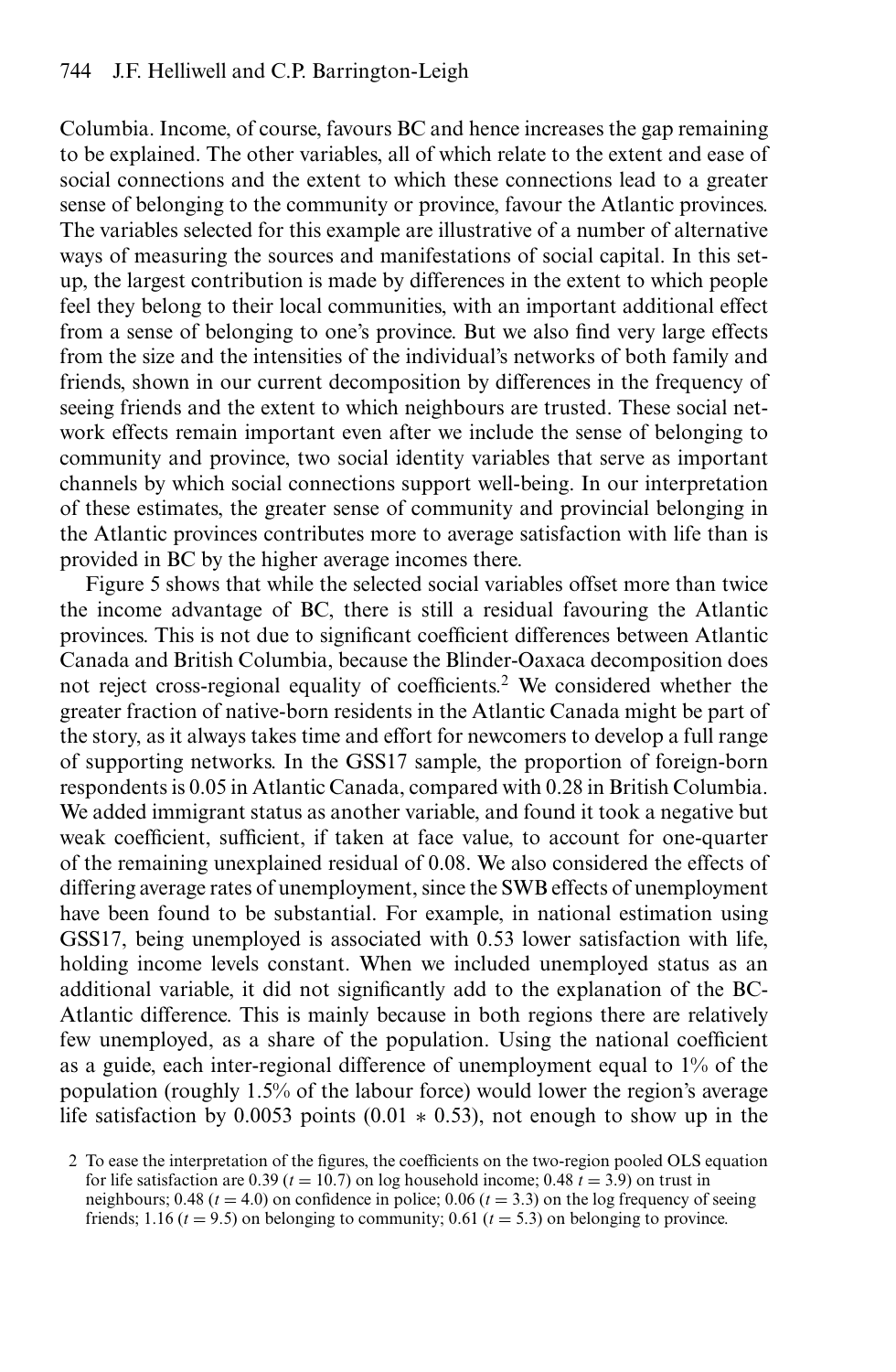regional averages. Finally, we expect that some part of the remaining Atlantic advantage may be due to relative income effects, of the sort found in earlier work by Luttmer (2005) for the United States, and by Barrington-Leigh and Helliwell (2008) and Helliwell and Huang (2010) for Canada. It is not possible to take these into account using the PUMF data, since the most relevant relative incomes relate to those in the same geographic neighbourhood as the respondent.

In any event, our aim here is not to provide an exhaustive accounting for inter-regional differences in well-being. What we do hope to have done is to broaden the perceived validity of subjective well-being measures by showing that they are robustly correlated with theoretically plausible explanatory variables, whether these differences are measured across individuals, across communities, or across the world. Furthermore, when the estimation results are applied to decompose inter-regional and international differences they tell plausible and mutually consistent stories.

# **7. How can SWB data be used to improve the understanding and design of policies?**

Measures of subjective well-being offer ways of changing policy-making in several fundamental ways. First, and most fundamentally, they provide means for comparable evaluation of diverse features of life long recognized as important, but too often left on the sidelines when policy decisions are made. Second, research using direct measures of subjective well-being is already showing the importance of collecting and paying heed to assessments of life from the whole population, rather than just measuring and repairing bad situations. Third, subjective wellbeing research is showing the great importance of the quality of social identities and social capital as supports for better lives. This should help to put the 'social' back into the social sciences, which have tended in the past half-century to focus on individuals and their relation to impersonal institutions. Fourth, there is a still-emerging strand of subjective well-being research emphasizing the importance of generosity and other pro-social behaviour as supports for life satisfaction (Borgonovi 2008). This may help us to understand the high SWL in countries and cultures with high levels of social and environmental supports, where helping others and sharing gains are more important social norms. Fifth, the well-being consequences are seen to depend as much on how things are done as on what is done; both the perceived fairness and the extent of effective participant engagement are important support for procedural utility (Frey, Benz, and Stutzer 2004).

The primary use of SWB data on life satisfaction is as a research tool for assessing the relative importance of the likely drivers of SWB. For that initial step to be illuminating, it is necessary to have reasonable proxies or data for the likely drivers of well-being. This is where the more traditional objective indicators of well-being come into their own as variables explaining overall life satisfaction,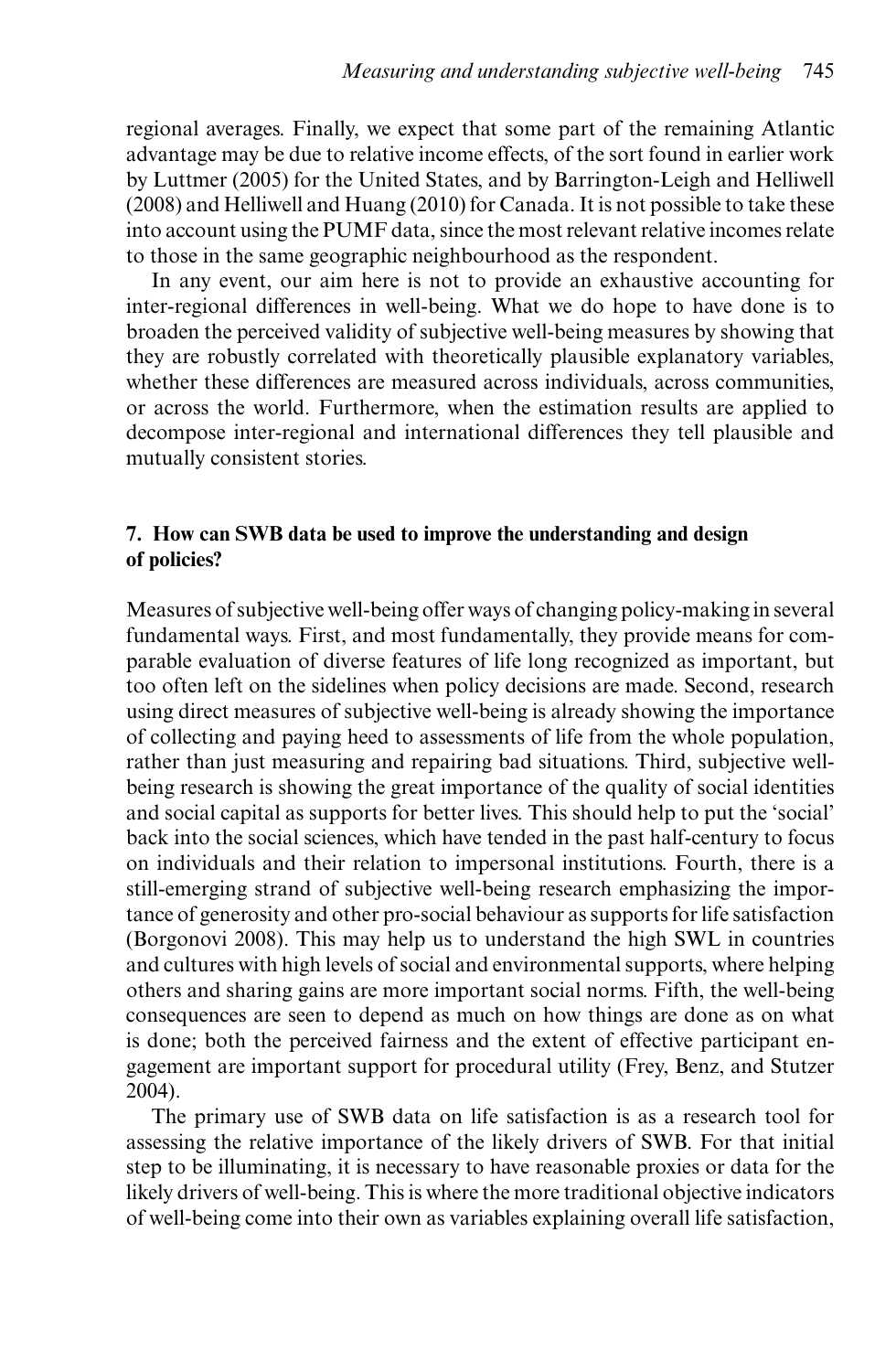especially if they can be provided in sufficiently disaggregated form to explain individual-level SWB observations.

The use of SWB data in this way is subject to three main difficulties. Perhaps the most important is that most surveys in which SWB questions are asked are cross-sectional in nature, making it difficult to identify an underlying causal structure. Perhaps the best way of dealing with this is to recognize the existence of two-way relationships, and hence to treat the results as indicative of a connection, where various experimental methods are used to quantify more definitive causal channels.

A second difficulty is that life is complicated and features an impressively large number of plausible explanatory variables at both individual and societal levels. This suggests that even strong linkages should be treated with humility and initially treated as symptomatic of a general line of influence.

Third, the currently available samples are inevitably too small to smooth out all the noise that creeps into the measurement of any variable, perhaps especially so for self-reports. Self-reports have the advantage of directly measuring what analysts want to know (the level of life satisfaction) coupled with the difficulty that the answers given depend often and importantly on where the question is in the survey, how the respondent's favourite sports team is doing, and whatever else was going on when the surveyor turned up at the door or on the phone. Several strategies can reduce these difficulties, including extensive cognitive testing of alternative wordings and questionnaire layouts, randomization on a variety of key factors, and building large and repeated samples from comparable surveys. If the results converge, then the case is strong, and vice versa.

Data on emotions come into their own in the analysis of the daily life course and, traditionally, as leading indicators of morbidity and mortality. This separation of the uses of life evaluations and emotions is too stark, as it is driven by the fact that health surveys and experiments have traditionally given privilege to measures of affect rather than life evaluations, while measures of positive and negative affect have too seldom been included in large surveys.

If it is possible to identify a fairly tightly estimated model of the determinants of global SWB, then the relative sizes of the effects can be used to make judgments of the relative importance of factors – for instance, workplace trust and income (Helliwell and Huang 2010) – that had previously remained as different as chalk and cheese. This is very helpful for evidence-based policy-making, which usually requires some way of comparing the costs and benefits of alternative policy options. But, of course, most of the factors influencing well-being are not themselves connected in any simple way to conventional policy instruments. Hence, a second level of research is required to determine the methods of policy design and delivery that are most likely to improve the quality of life.

Results from existing well-being research, based on surveys and policy experiments, show that the ways in which policies are designed and delivered are often more important than anything else. This in turn suggests opportunities to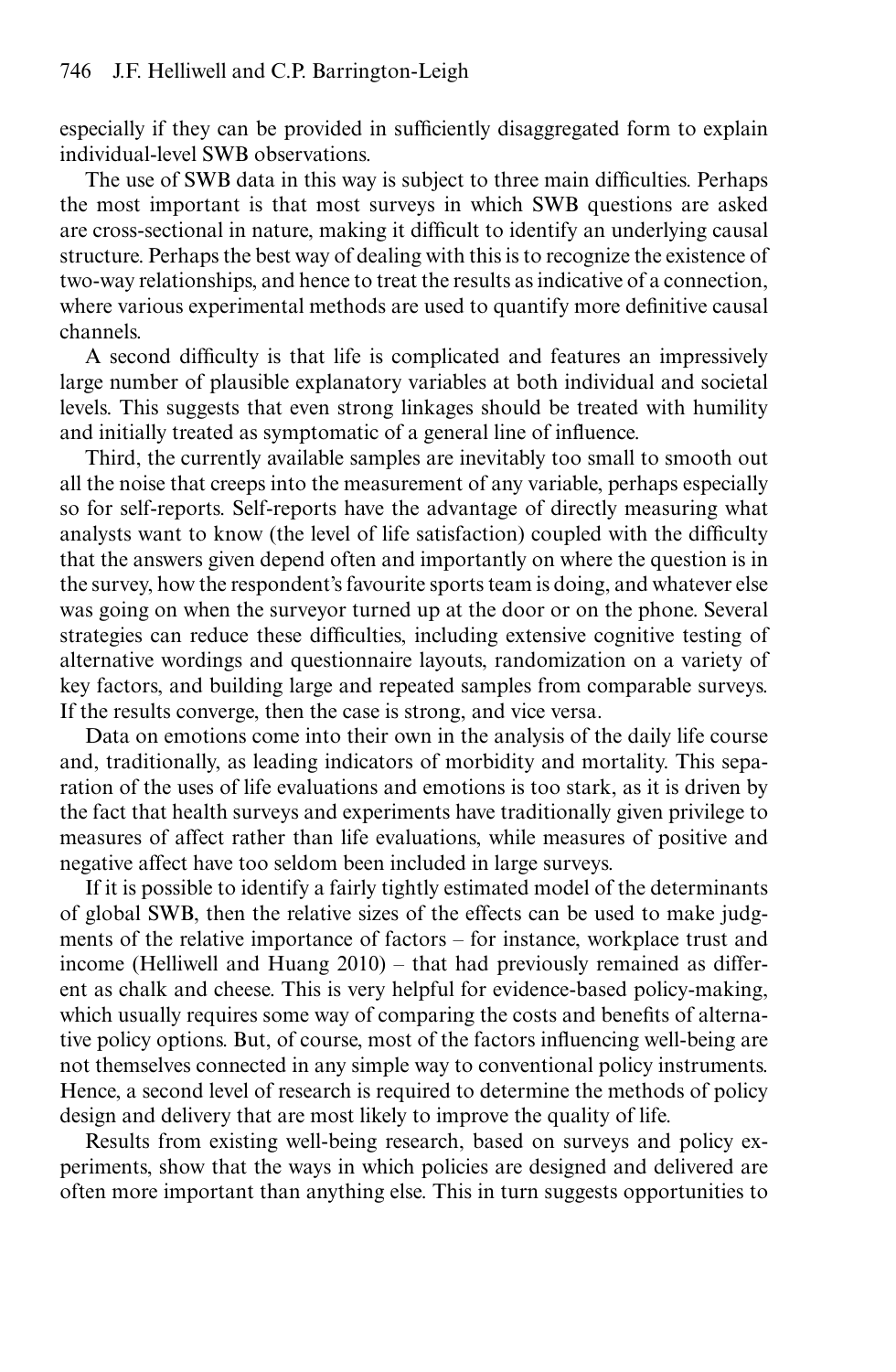improve well-being at low cost by increasing the opportunities for people to be more actively engaged.

Finally, well-being and related psychological research has shown the dominance of social norms as drivers of behaviour, and adherence to social norms as a strong support for individual life satisfaction. This has important implications for the design of environmental policies, especially those intended to reduce global warming, since much of the required changes in resource use are likely to be driven by changes in social norms.

To illustrate the possibilities more concretely, we shall describe two examples, one micro and one macro, from among the many described in Diener et al. (2009). The micro example relates to the evaluation of Canadian policy experiments, while the macro example uses individual SWB from a sample of countries to estimate trade-offs between inflation and unemployment.

The Community Employment Innovation Project (CEIP; Gyarmati et al. 2008) offered communities the chance to design and administer programs by which recipients of employment insurance or income assistance were offered jobs in community development. Participating communities formed boards to select and manage community development projects, using both volunteers and employees paid for by CEIP. The assignment of individual participants either to CEIP employment or to the control group was random, so that the effects of the intervention could be clearly identified. The labour market and social capital consequences for the individual participants were then converted to a common basis using weights derived from life satisfaction equations, making use of survey data obtained from all individual participants at the end of the project. Without the availability the SWB data and research, there would have been no clear way to compare and combine labour market and social capital consequences for individual participants. Unfortunately, the study did not include life satisfaction assessment at the beginning of the project, so standard experimental assessments of the life satisfaction effects were not possible.

SWB measures were also used to evaluate community-level effects, for which the experimental method had to be slightly different, as each participating community chose its own pace and mix of activities, and the selection of comparable control communities was performed by matching rather than by random assignment. Community-level surveys were conducted at the beginning and end of the CEIP program, and life satisfaction data were collected only in the final survey. Life satisfaction data were again used to estimate equations for the likely determinants of well-being and hence to provide weights for the cost-benefit analysis of the social capital and other community-level effects. Social capital effects were estimated to provide a large part of the total benefits (CEIP; Gyarmati et al. 2008). Without the SWB data and results, the community-level social capital effects could not have been included directly in the cost/benefit results of the CEIP experiments.

An instance of a macroeconomic application of SWB measurements (Di Tella and MacCulloch 2007) uses a panel of 600,000 individual-level life evaluations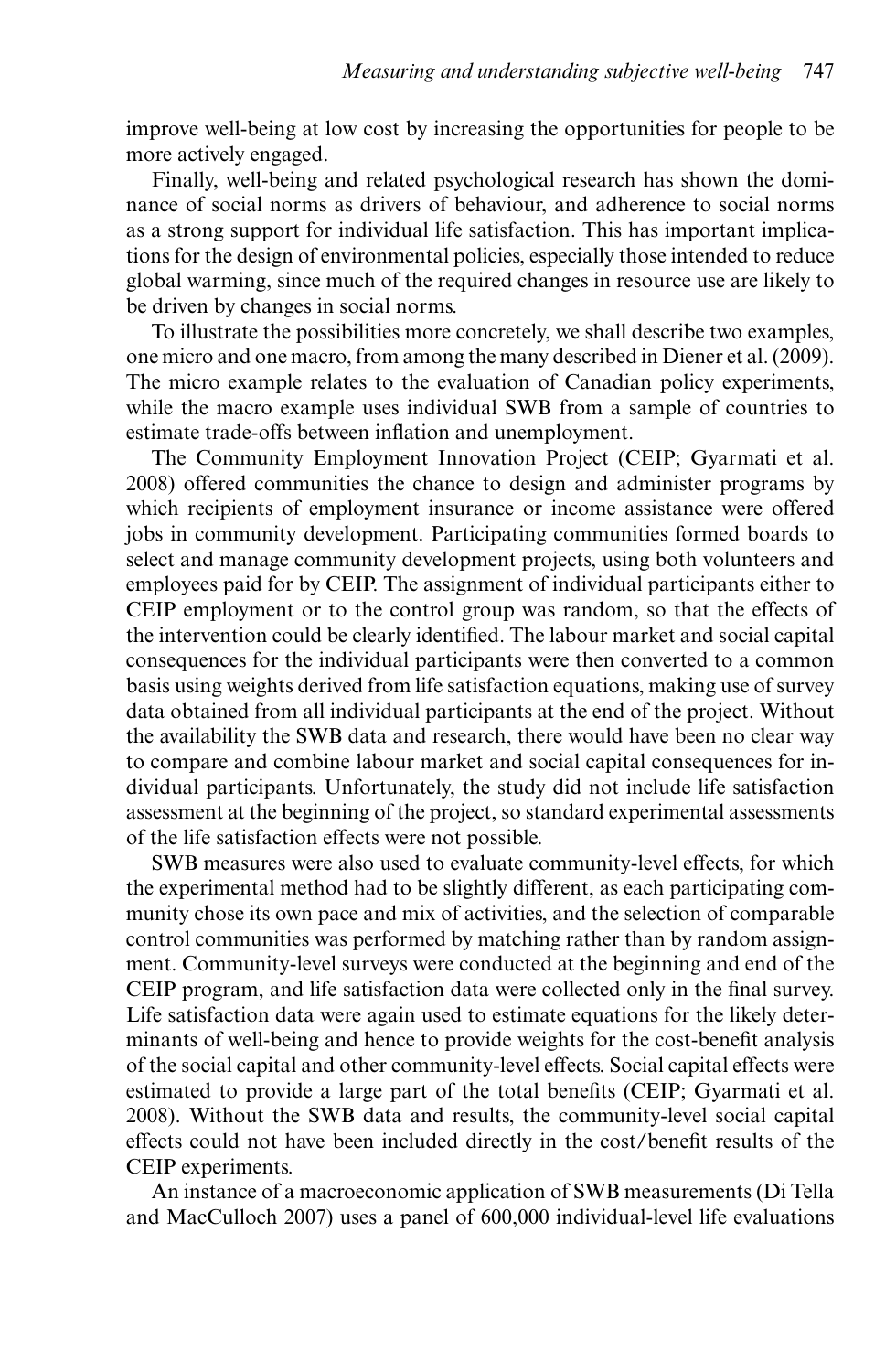(satisfaction with life, from Eurobarometer surveys 1973–2002 in 16 European countries) to estimate a trade-off between unemployment and inflation. The authors offer their results as an alternative to the a priori weights often used (e.g.,the so-called misery index, which has equal weights attached to a percentage point of unemployment or inflation) in the welfare assessment of alternative macroeconomic policy trajectories.

# **8. Conclusions**

In this Viewpoint we have tried to make a case for wider collection and use of subjective well-being data. After a general review of the past and potential uses for these data, we presented global and Canadian examples from our own research to illustrate what can be learned. Differences in subjective well-being were seen to be large and sustained across individuals, communities, provinces, and nations. To a striking extent, we found that these differences correlated with life circumstances. Differences in life satisfaction among countries were seen to be 10 times as large as those among provinces, as were, on average, the differences in the main determining variables. The cross-sectional correlation between per capita incomes and subjective well-being is strongly positive among nations and weakly negative among provinces. This difference comes about not because the effects of incomes on life satisfaction differ among countries and provinces, but because the international distribution of income is much more unequal that that among provinces. Hence, income dominates the explanation of international differences in life satisfaction. In the interprovincial case, income differences are much smaller, and are more than offset by the stronger and more supportive social environment in the Atlantic provinces. In the international context, by contrast, many of the poorest countries are also afflicted with poorer health and weaker supports from family, friends, and public institutions. Overall, we find that the very large differences among countries in average levels of subjective wellbeing are mostly explained by similar responses to differing life circumstances, coupled with what appear to be systematic differences between individuals in OECD and non-OECD countries in the SWB effects of several non-economic determinants of life satisfaction. As would be suggested by Maslow's (1943) hierarchy of needs, the relative value of the social determinants of SWB (as measured by compensating differentials) is higher for residents of the generally richer OECD countries. This result appears to be due not to a declining partial effect of log income in the richer countries, but to greater importance of the social variables in the richer countries. This new pattern of results needs more research to assess its generality and to assess its likely sources.

As we have tried to show, measures of subjective well-being are changing the social and policy sciences in several fundamental ways. For economics and economists to contribute fully in these developments, a wider focus than is usually taken in economic research and a broader set of tools will be required than is currently provided to students of economics.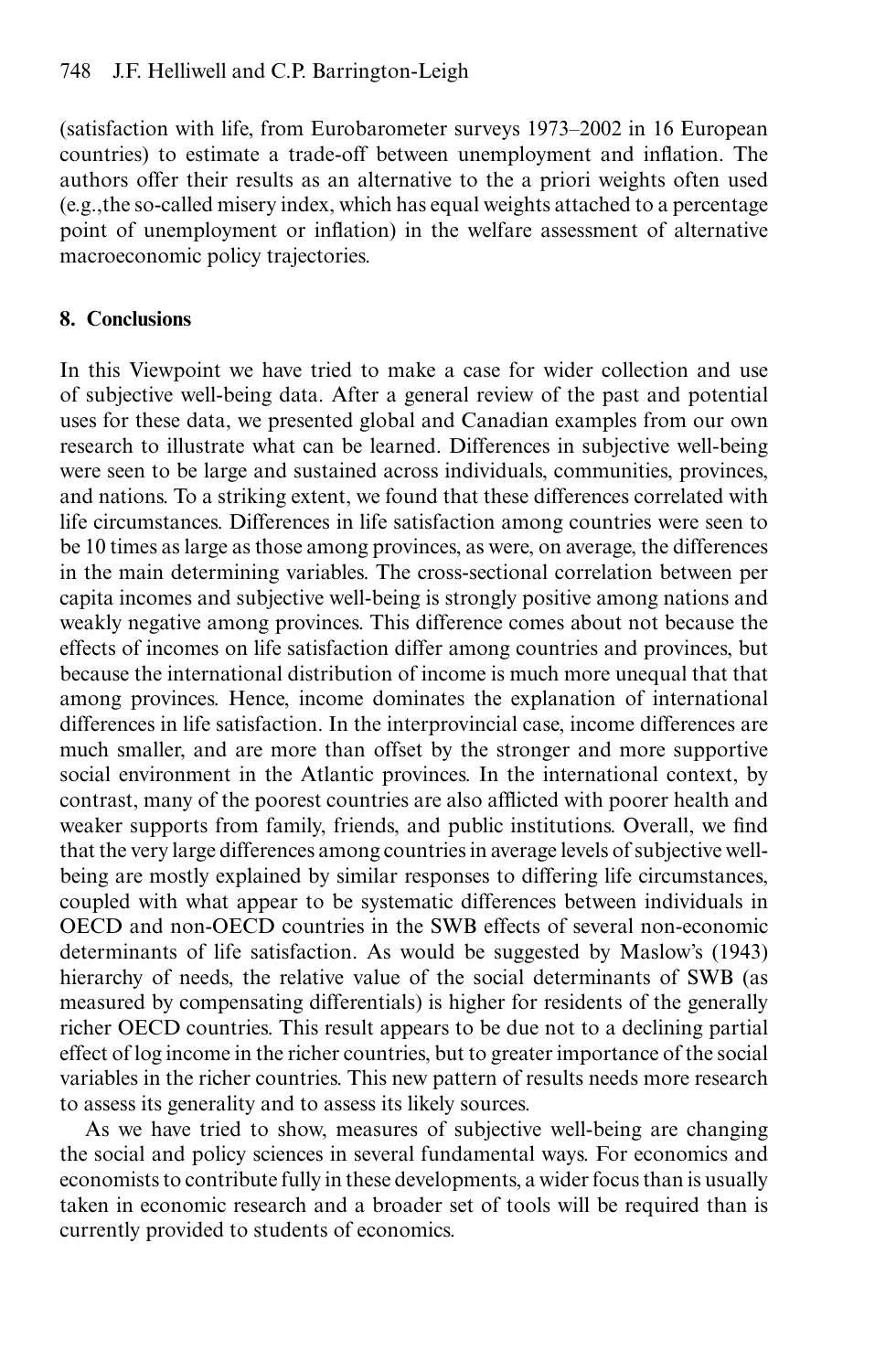In recent years, behavioural economics has broadened the empirical foundations of both micro- and macroeconomics and has opened up models and assumptions to accommodate findings from psychological research. While changing fundamental assumptions to accord more closely with reality offers the promise of better predictions, if the more complicated models can be made tractable, it poses a dilemma for welfare economics. A behavioural utility function constitutes only half of the foundations of the microeconomic enterprise; the other half is the utility function that defines welfare. Behavioural economics findings, often described as 'anomalies,' show that in some domains people's choices do not seem to serve their own best interests. In the neoclassical tradition, there should be no difference between the utility function implied by revealed preferences and that describing what is best for the individual. But the latter concept of welfare has not evolved fast enough to keep pace with behavioural findings. What, then, is to provide the empirical accountability for a definition of a person's best welfare interests?

Subjective well-being data offer a promising new version of what might be called revealed preference of well-being, one designed to take behaviour as it is, while nonetheless deriving bottom-up measures of experienced utility and its likely determinants. The critical step is to treat individuals' subjective assessments of the overall quality of their lives as fuzzy measures of their experienced utility. The analyst then faces the job of inferring, from the variety of information available about the circumstances of individual lives, the relative importance of the variety of economic and non-economic aspects of life. This method offers even more than the possibility of testing alternative assumptions or assessments of what produces well-being. As our examples suggest, it also has the potential to improve the empirical foundations of cost-benefit analysis by attaching comparable values to many aspects of life that were previously confined to footnotes because they seemed to defy measurement.

Our view, on the basis of more than a decade of research by us and much more by many others in a range of disciplines, is that the science of well-being deserves more attention in all the social and caring sciences, from economics, education, and law to health care, policing, urban design, and energy policy.

#### **Appendix: Subjective well-being measures**

#### *A.1. Cognitive life evaluations*

*Satisfaction with life (SWL)*: This question is typically written 'All things considered, how satisfied are you with life as a whole these days?' and answered on a 1-to-10 or 0-to-10 numerical scale with verbal anchoring points ('Completely satisfied,' 'Completely dissatisfied') at the extremes. Coarser scales may have the advantage of having verbal descriptions for each possible response, but this seems to be outweighed by the benefit of having more resolution in an 11-point scale with anchoring descriptions at the top and bottom.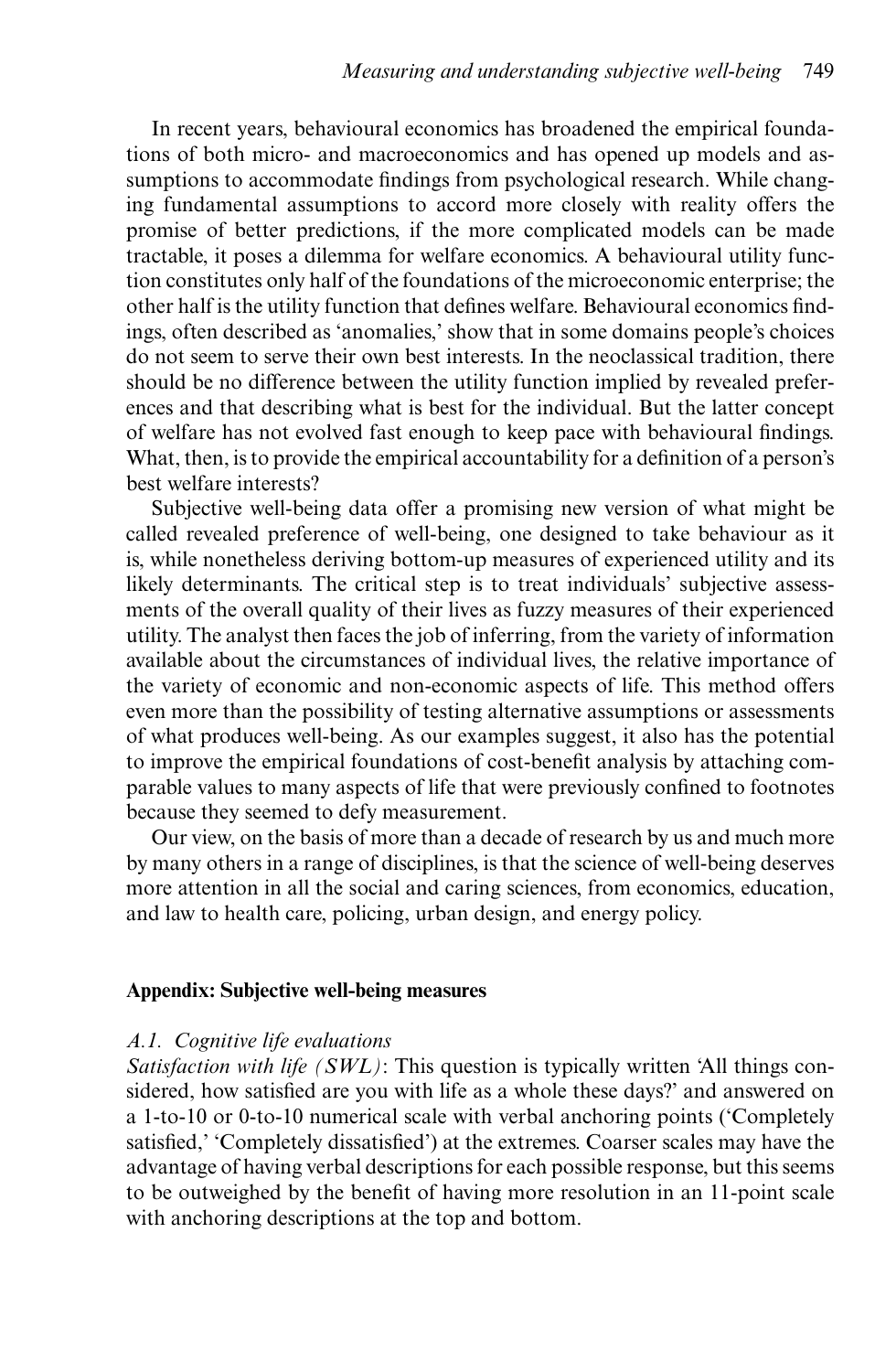*Cantril ladder*: Similar in response format to the 0-to-10 SWL with verbal descriptions at top and bottom, the Cantril 'self-anchoring striving scale' poses a different question: 'Please imagine a ladder with steps numbered zero at the bottom to ten at the top. Suppose we say that the top of the ladder represents the best possible life for you and the bottom of the ladder represents the worst possible. If the top step is 10 and the bottom step is 0, on which step of the ladder do you feel you personally stand at the present time?' For some waves, the Gallup World Poll contained both the Cantril ladder and an SWL question, on the same 0-to-10 scale. Helliwell et al. (2010) fitted the same model to both sets of data and found essentially identical coefficients, and closer fitting equations if the two measures were averaged.

*Satisfaction with life scale (SWLS)*: Diener et al. (1985) argued for the need for a multi-item scale to measure properly life satisfaction as a cognitive-judgmental process. They developed the five-question SWLS index as an alternative to singleitem measures. Only one of the questions includes the word *satisfied*. The index likely has better statistical properties than a single-item SWL but is, of course, costlier to include on surveys, owing to its length.

# *A.2. Measures of affect*

*Happiness*: A typical question gauging happiness is 'How happy are you at the moment?' with a numerical but verbally described scale for responses. This question accesses the respondent's more transient affective state, rather than a global, longer-term, and more cognitive evaluation of life quality. Helliwell and Putnam (2004) compare happineess and life satisfaction equations for world values survey data and find them to have very similar structures, with slight differences consistent with the less evaluative nature of the happiness responses.

*Self-report depression scales*: Some psychometrics for depressive disorders are based on self-report inventories of questions. The 21-question Beck Depression Inventory (Beck 1972, 333) and more recently versions of the Patient Health Questionnaire (PHQ) with as few as six or even two questions are examples.

*Positive and negative affect*: Rather than treating happiness and unhappiness on a single dimension, series of questions can be used to gauge the incidence or preponderance of exhibited feelings and behaviours associated with positive affect and, as an independent construct, negative affect. One standard set of questions assessing these is the Positive Affect Negative Affect Schedule (PANAS; Watson, Clark, and Tellegen 1988), consisting of 10 descriptors for positive affect (attentive, interested, alert, excited, enthusiastic, inspired, proud, determined, strong, and active) and 10 descriptors for negative affect (distressed, upset-distressed, hostile, irritable-angry. scared, afraid-fearful, ashamed, guilty, nervous, and jittery). *Affect balance*: A series of multi-item measures of positive and negative affect can be combined in such a way as to create a single index that indicates the balance between the two.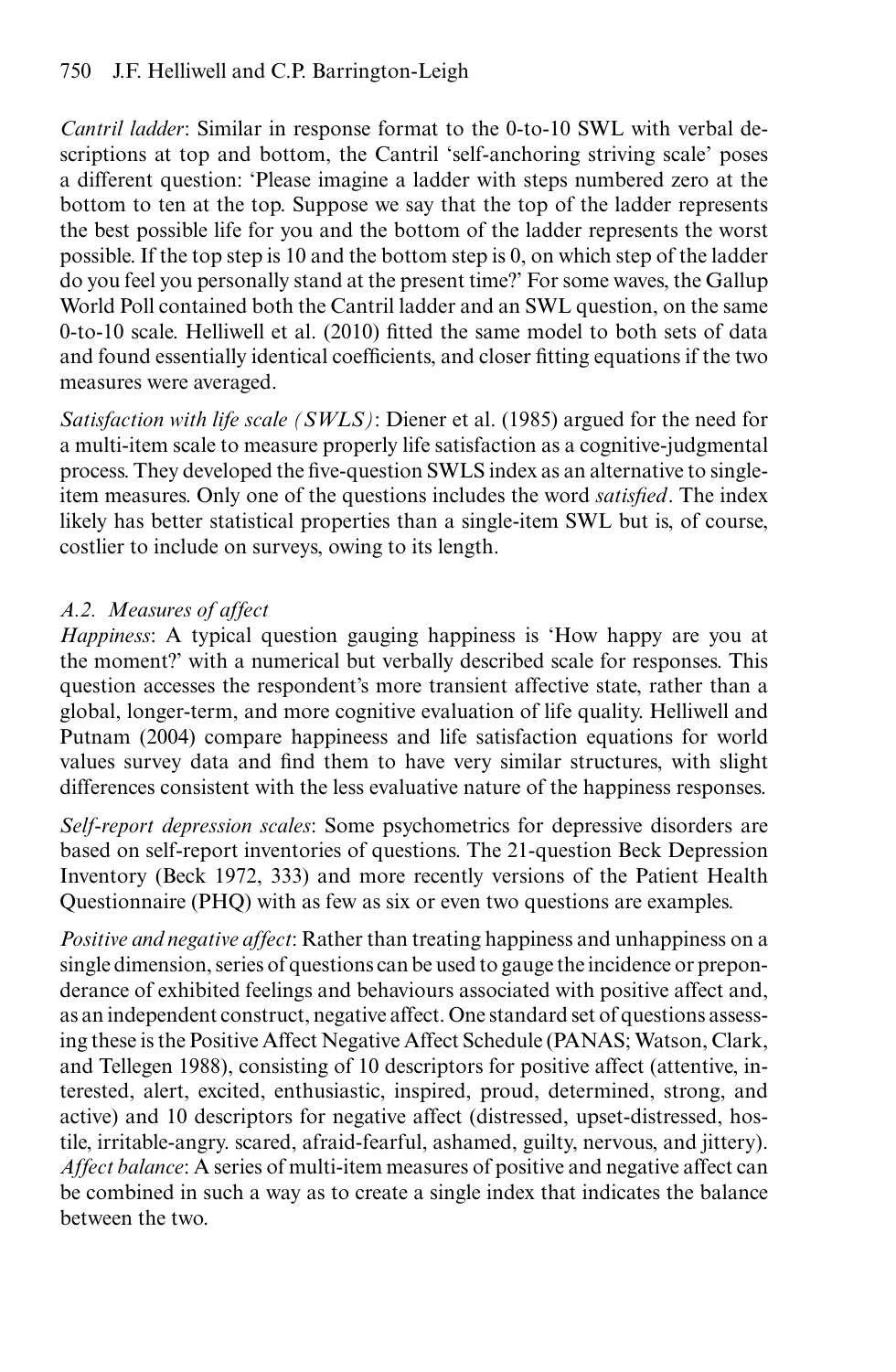*U-index*: Kahneman and Krueger (2006) propose and implement a 'U-index' and advocate for it as a measure of society's well-being. The index is named for 'unpleasant' or 'undesirable' and is the proportion of time (aggregated over respondents) in which the highest rated recalled feeling was a negative feeling. This provides a way to compare and aggregate over individuals with idiosyncratic differences in the magnitude scales they use to describe their own affect.

## **References**

- Annas, J. (1993) *The Morality of Happiness* (Oxford: Oxford University Press)
- Arrow, K., et al. (1995) 'Economic growth, carrying capacity and the environment,'*Science* 268, 520–1
- Barrington-Leigh, C.P., and J.F. Helliwell. (2008) 'Empathy and emulation: life satisfaction and the urban geography of comparison groups,' NBER Working Paper No. 14593
- Beck, A.T. (1972) *Depression: Causes and Treatment* (Philadelphia: University of Pennsylvania Press)
- Blinder, A.S. (1973) 'Wage discrimination: reduced-form and structural estimates,'*Journal of Human Resources* 8, 436–55
- Borgonovi, F. (2008) 'Doing well by doing good: The relationship between formal volunteering and self-reported health and happiness,' *Social Science and Medicine* 66, 2321–34
- Brickman, P., D. Coates, and R. Janoff-Bulman (1978) 'Lottery winners and accident victims: Is happiness relative?' *Journal of Personality and Social Psychology* 36, 917– 27
- Cohen, S., W.J. Doyle, R.B. Turner, C.M. Alper, and D.P. Skoner (2003) 'Emotional style and susceptibility to the common cold,' *Psychosomatic Medicine* 50, 652–7
- Cohen, S., and S.D. Pressman (2006) 'Positive affect and health,' *Current Directions in Psychological Science* 15, 22–5
- Danner, D.D., D.A. Snowdon, and W.D. Friesen (2001) 'Positive emotions in early life and longevity: findings from the nun study,' *Journal of Personality and Social Psychology* 80, 804–13
- Diener, E., R.A. Emmons, R.J. Larsen, and S. Griffin (1985) 'The satisfaction with life scale,' *Journal of Personality Assessment* 49, 71–5
- Diener, E., R. Lucas, U. Schimmack, and J.F. Helliwell (2009) *Well-Being for Public Policy* (New York: Oxford University Press)
- Diener, E., J.F. Helliwell, and D. Kahneman, eds (2010) *International Differences in Well-Being* (New York: Oxford University Press)
- Dijkers, M. (1997) 'Quality of life after spinal cord injury: a meta analysis of the effects of disablement components,' *Spinal Cord* 35, 829–40
- Di Tella, R., and R. MacCulloch (2007) 'Happiness, contentment and other emotions for central bankers,' NBER Working Paper No. 13622
- (2010) 'Happiness adaptation to income beyond 'basic needs,'' In *International Differences in Well-Being*, ed. E. Diener, J.F. Helliwell, and D. Kahneman (New York: Oxford University Press)
- Durkheim, E. (1897) *Le Suicide*. Paris:1st ed. First appeared in English as Durkheim, Emile (1952) *Suicide: A Study in Sociology*. Trans. John A. Spaulding and George Simpson (London: Routledge and Kegan Paul)
- Frey, B.S., M. Benz, and A. Stutzer (2004) 'Introducing procedural utility: not only what but how matters,' *Journal of Institutional and Theoretical Economics* 160, 377– 401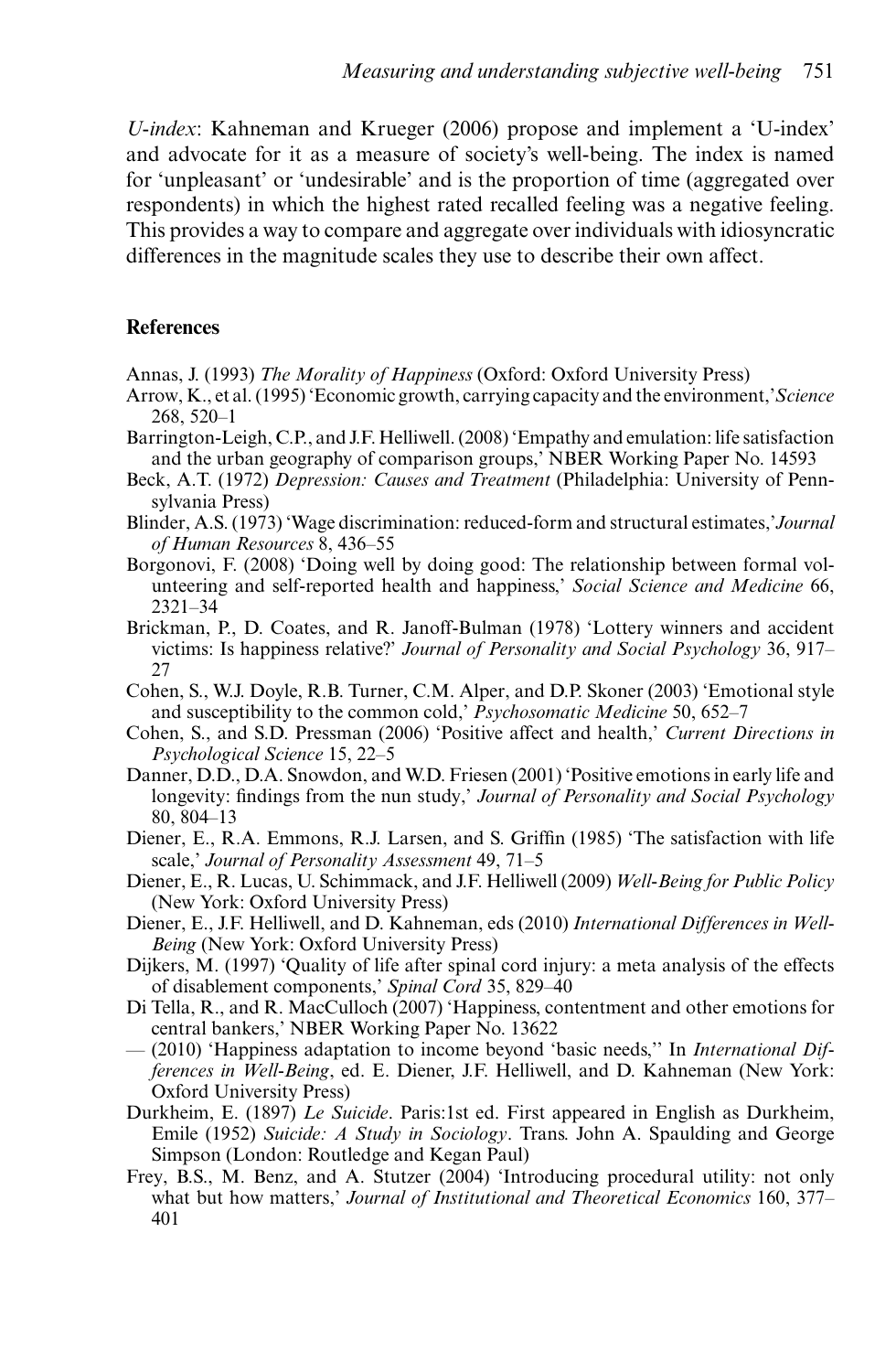- Gyarmati, D., S. de Raaf, B. Palameta, C. Nicholson, and T. Hui,(2008) *Encouraging Work and Supporting Communities : Final results of the Community Employment Innovation Project* (Ottawa: Social Research and Demonstration Corporation)
- Haslam, C., A. Holme, S.A. Haslam, A. Iyer, J. Jetten, and W.H. Williams (2008) 'Maintaining group memberships: social identity continuation predicts well-being after a stroke,' *Neuropsychological Rehabilitation* 18, 671–91
- Helliwell, J.F. (2008) 'Life satisfaction and quality of development,' NBER Working Paper No. 14507
- Helliwell, J.F., and H. Huang (2008) 'How's your government? International evidence linking good government and well-being,' *British Journal of Political Science* 38, 595–619 — (2010) 'How's the job? Well-being and social capital in the workplace,' *Industrial and Labor Relations Review* 63, 205–28
- Helliwell, J.F., and R.D. Putnam (2004) 'The social context of well-being' *Phil Trans R. Soc Lon. B* 359, 1435–46. Repr. in *The Science of Well-Being*, ed. F.A. Huppert, B. Keverne, and N. Baylis (London: Oxford University Press, 2005)
- Helliwell, J.F., and S. Wang (2009) 'Trust and well-being,' Paper prepared for the 3rd OECD World Forum on Statistics, Knowledge and Policy, Busan, Korea, 27–30 October 2009
- Helliwell, J.F., C.P. Barrington-Leigh, A. Harris, and H. Huang (2010) 'International evidence on the social context of well-being,' in *International Differences in Well-Being*, ed. E. Diener, J.F. Helliwell, and D. Kahneman (New York: Oxford University Press)
- Huppert, F.A., N. Baylis, and B. Keverne (2005) *The Science of Well-Being* (Oxford: Oxford University Press)
- Junn, B. (2008) 'A Stata implementation of the Blinder-Oaxaca decomposition,' *Stata Journal* 8, 453–79
- Kahneman, D. (1999) 'Objective happiness,' in *Well-Being: The Foundations of Hedonic Psychology*, ed. D. Kahneman, E. Diener, and N. Schwarz (New York: Russell Sage)
- Kahneman, D., and A.B. Krueger (2006) 'Developments in the measurement of subjective well-being,' *Journal of Economic Perspectives* 20, 3–24
- Kahneman, D., and J. Riis (2005) 'Living, and thinking about it: two perspectives on life,' in *The Science of Well-Being*, ed. F.A. Huppert, N. Baylis, and B. Keverne (Oxford: Oxford University Press)
- Kahneman, D., P.P. Wakker, and R. Sarin (1997) 'Back to Bentham? Exploration of experienced utility,' *Quarterly Journal of Economics* 112, 375–405
- Krueger, A.B., ed. (2009) *Measuring the Subjective Well-Being of Nations: National Accounts of Time Use and Well-Being* (Chicago: University of Chicago Press)
- Krueger, A.B., D. Kahneman, D. Schkade, N. Schwarz, and A.A. Stone (2009) 'National time accounting: the currency of life,' In A.B. Krueger (2009)
- Krueger, A.B., and D. Schkade (2008) 'The reliability of subjective well-being measures,' *Journal of Public Economics* 92, 1833–45
- Luttmer, E.F.P. (2005) 'Neighbors as negatives : relative earnings and well-being,'*Quarterly Journal of Economics* 120, 963–1002
- Lucas, R.E. (2007) 'Long-term disability is associated with lasting changes in subjective well-being: evidence from two nationally representative longitudinal studies,' *Journal of Personality and Social Psychology* 92, 717–30
- Maslow, A.H. (1943) 'A theory of motivation,' *Psychological Review* 50, 370–96
- Oaxaca (1973) 'Male-female wage differentials in urban labor markets,'*International Economic Review* 14, 693–709
- Redelmeier, D., and D. Kahneman (1996) 'Patient's memories of painful medical treatments: real-time and retrospective evaluations of two minimally invasive procedures,' *Pain* 116, 3–8